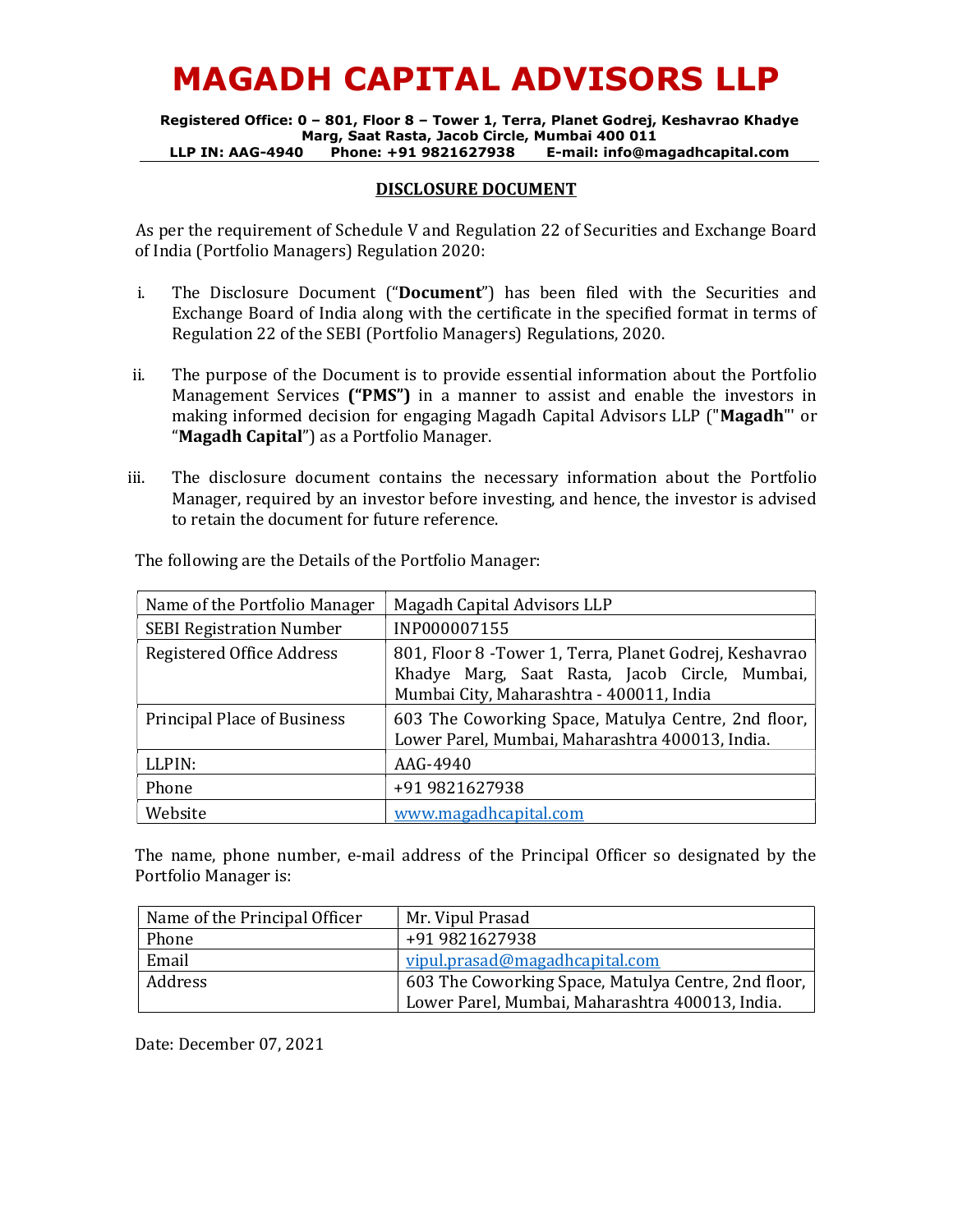#### FORM C

# SECURITIES & EXCHANGE BOARD OF INDIA (PORTFOLIO MANAGERS) REGULATIONS 2020,

#### Regulation 22

| Name of the Portfolio Manager | $\mathbb{R}$   | Magadh Capital Advisors LLP                                                                                                              |
|-------------------------------|----------------|------------------------------------------------------------------------------------------------------------------------------------------|
| Regd. Office Address          |                | 801, Floor 8 - Tower 1, Terra, Planet Godrej,<br>Keshavrao Khadye Marg, Saat Rasta, Jacob<br>Circle, Mumbai - 400011, Maharashtra, India |
| Telephone                     |                | +91 9821627938                                                                                                                           |
| Email                         | $\blacksquare$ | info@magadhcapital.com                                                                                                                   |

We confirm that:

- i) The Disclosure Document forwarded to the Securities & Exchange Board of India (SEBI) is in accordance with the SEBI (Portfolio Managers) Regulations, 2020 and the guidelines and directives issued by SEBI from time to time in this regard;
- ii) The disclosures made in the Disclosure Document are true, fair and adequate to enable the investors to make a well-informed decision regarding entrusting the management of their portfolio to us/ investment in the Portfolio Management Services;
- iii) The Disclosure Document has been duly certified by an independent Chartered Accountant - J D Jhaveri & Associates, Chartered Accountants, having membership no. 045072 and office at A - 105, Silver Arch, Ceaser Road, Amboli, Opp. Filmalaya Studio, Andheri (W), Mumbai – 400058, Maharashtra India, Telephone: +91 22 2679 0595 on December 07, 2021.

#### For and on behalf of Magadh Capital Advisors LLP

vipul Parang

Vipul Prasad Principal Officer Address: 603 The Coworking Space, Matulya Centre, 2nd floor, Lower Parel, Mumbai, Maharashtra 400013, India Date: December 07, 2021 Place: Mumbai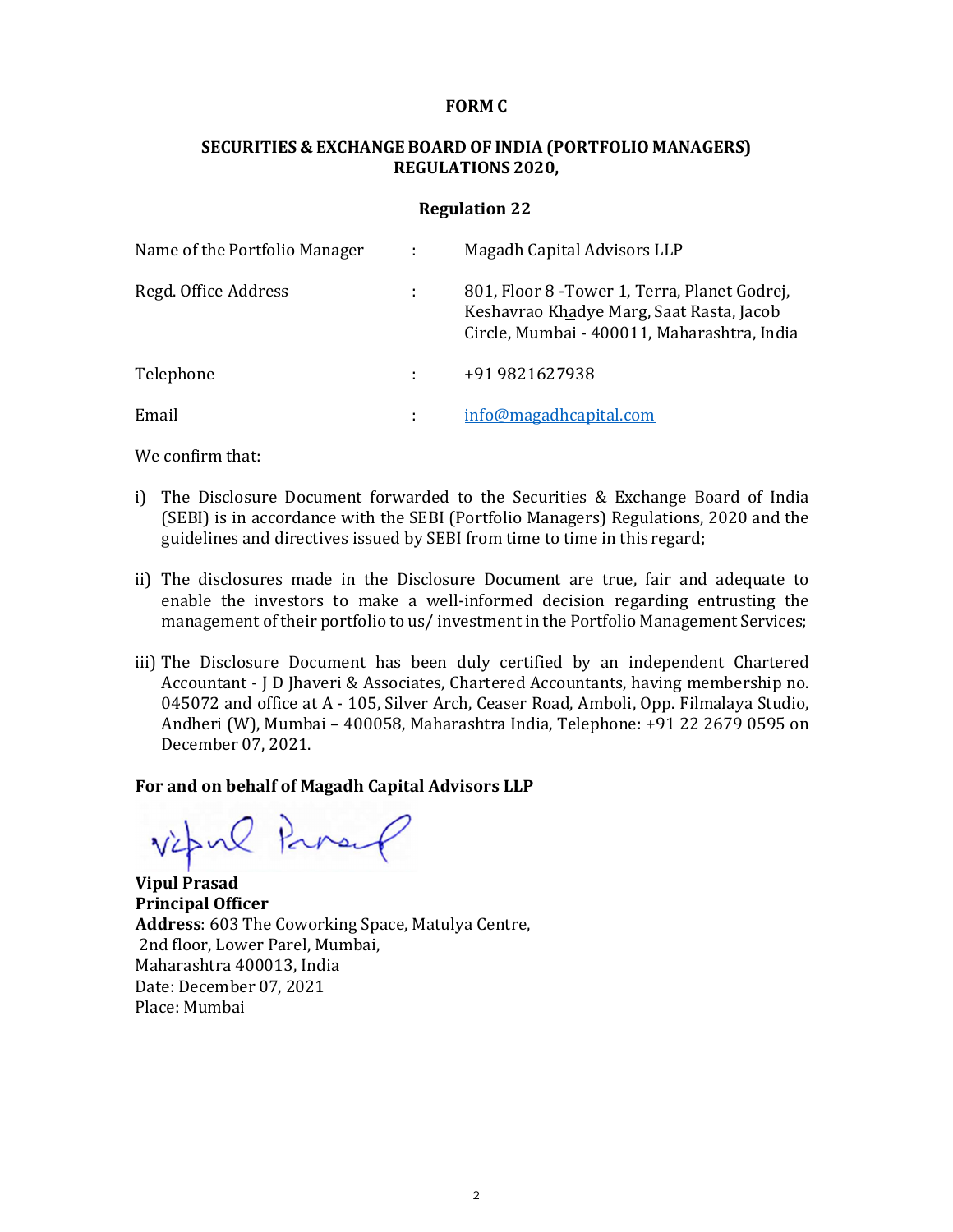# **INDEX**

| $\mathbf{1}$ . |                                                              |     |
|----------------|--------------------------------------------------------------|-----|
| 2.             |                                                              |     |
| 3.             |                                                              |     |
| 4.             | Penalties, Pending Litigation By Any Regulatory Authority 10 |     |
| 5.             |                                                              | .10 |
| 6.             |                                                              |     |
| 7.             |                                                              | .15 |
| 8.             |                                                              |     |
| 9.             |                                                              |     |
|                |                                                              |     |
|                |                                                              | 20  |
|                |                                                              | 20  |
|                |                                                              | .23 |
|                |                                                              | .23 |
|                |                                                              |     |
|                | 16. Prevention Of Money Laundering & Know Your Customer  28  |     |
|                |                                                              | 30  |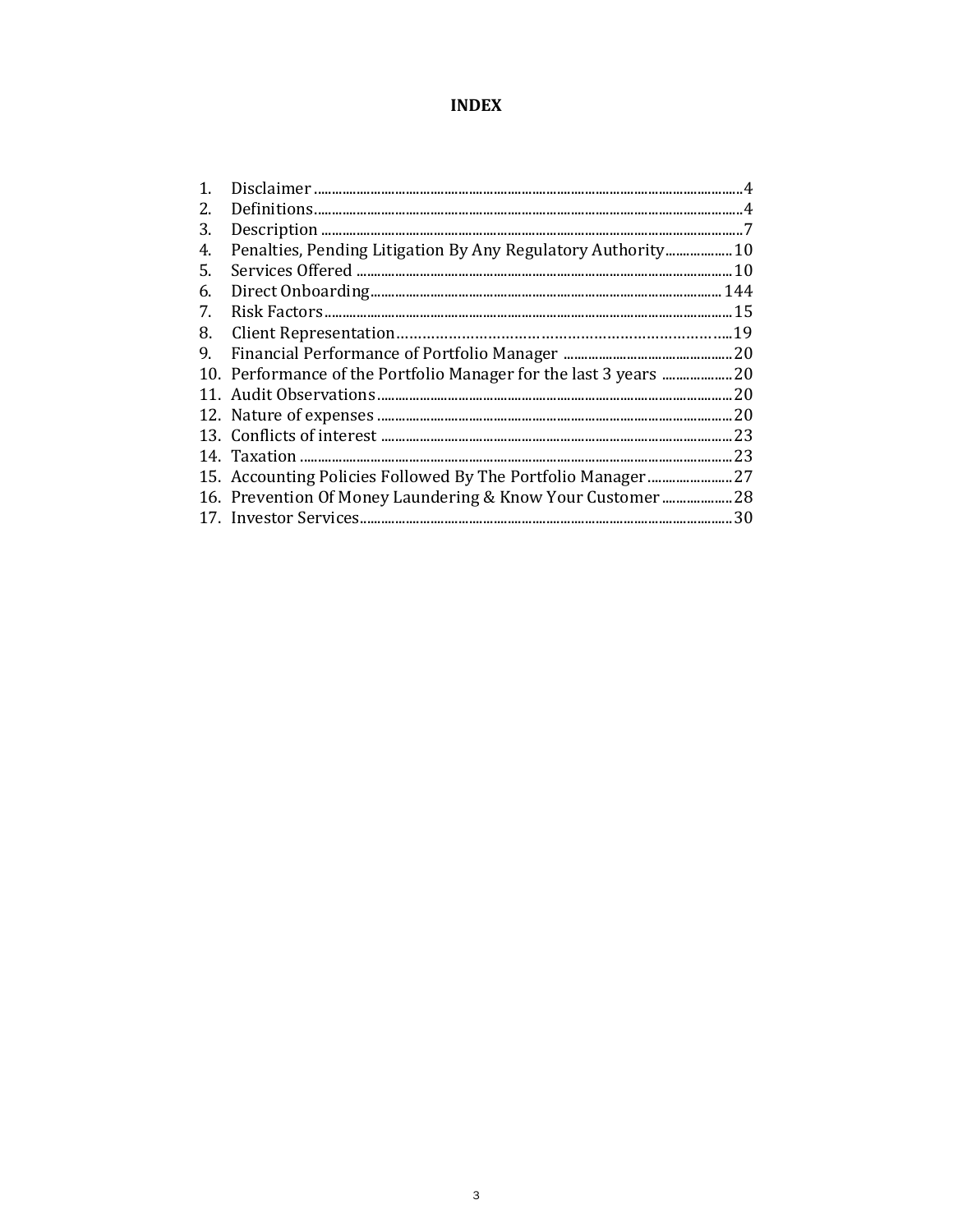#### 1. DISCLAIMER

The particulars given in this Document have been prepared in accordance with the Securities Exchange Board of India (SEBI) (Portfolio Managers) Regulations, 2020 as amended till date and filed with SEBI. This Document has neither been approved nor disapproved by SEBI nor has SEBI certified the accuracy or adequacy of the contents of the document. This document is not for public distribution and has been furnished to you solely for your information and may not be reproduced or redistributed to any other person.

#### 2. DEFINITIONS

Unless the context or meaning thereof otherwise requires, the following expressions shall have the meaning assigned to them hereunder respectively:

- (a) "Act" means the Securities and Exchange Board of India Act, 1992 (15 of 1992), as may be amended from time to time.
- (b) "Agreement" or "Client Agreement" means the agreement between Portfolio Manager and its Client and shall include all schedules and annexures attached thereto and any amendments made to this Agreement by the Parties in writing.
- (c) "Advisory Services" shall mean the non-binding investment advisory services rendered by the Portfolio Manager to the Client. The Portfolio Manager shall be solely acting as an advisor to investments in general or any specific advice required by the Clients and entry /exit timing, execution and settlement are solely Client's responsibility.
- (d) "Application" means the application made by the Client to the Portfolio Manager to place its Funds and / or Securities with the Portfolio Manager for portfolio management services. Upon execution of the Agreement by the Portfolio Manager, the Application shall be deemed to form an integral part of the Agreement. Provided that in case of any conflict between the contents of the Application and the provisions of the Agreement, the provisions of the Agreement shall prevail.
- (e) "Assets" means (i) the Portfolio and / or (ii) the Funds and/or (iii) the securities.
- (f) "Body Corporate" shall have the meaning assigned to it in or under clause (11) of section 2 of the Companies Act, 2013.
- $(g)$  "**Bank Account**" means one or more accounts opened, maintained and operated by the Portfolio Manager with any of the scheduled commercial banks in accordance with the Client Agreement.
- (h)"Board" means the Securities and Exchange Board of India.
- (i) "Client" means the person who enters into an Agreement with the Portfolio Manager for managing its Portfolio and / or Funds.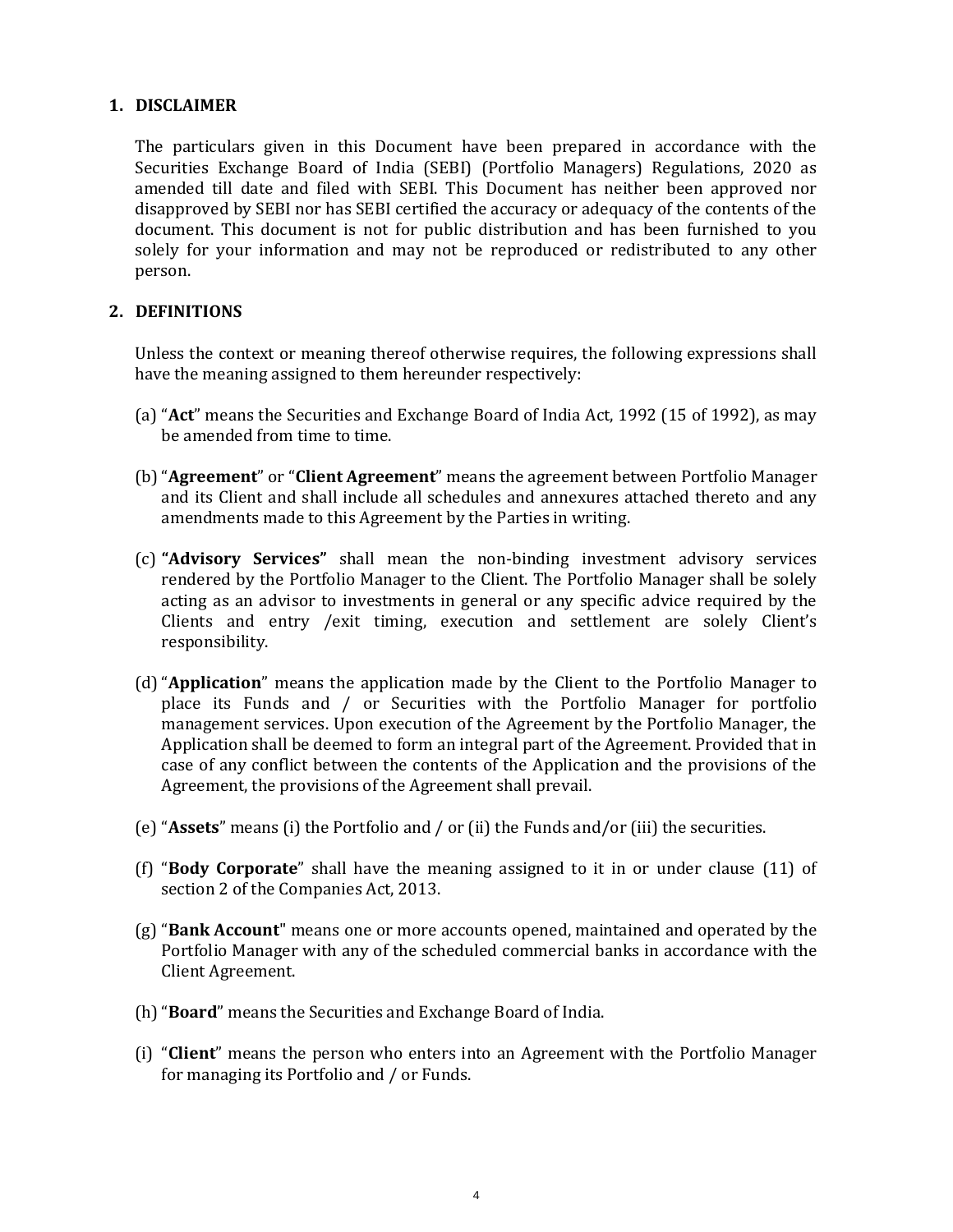- (j) Cost of Investments: Purchase/Sale consideration will be calculated by applying the "weighted average cost" method. The cost of investments acquired or purchased shall include brokerage, stamp charges and any charge customarily included in the broker's contract note. In respect of privately placed debt instruments any front-end discount offered shall be reduced from the cost of the investment.
- (k) "Custodian" means an entity appointed by SEBI that has been granted license to carry on the business of providing custodial services custodian with whom the Portfolio Manager enters into an agreement for availing custodial services for its clients.
- (l) "Depository Account" means one or more account or accounts opened, maintained and operated by the Portfolio Manager with any depository or depository participant registered under the SEBI (Depositories and Participants) Regulations, 1996 in accordance with the Client Agreement.
- (m) "Discretionary Portfolio Management Services" means the portfolio management services rendered to the Client by the Portfolio Manager on the terms and conditions contained in the Client Agreement and in accordance with the various provisions of the Act, Rules and Regulations and/or other applicable laws in force and amendments made from time to time, under which the Portfolio Manager exercises any degree of discretion in the investments or management of Assets of the Client.
- (n) "Discretionary Portfolio Manager" means a Portfolio Manager who exercises or may, under a contract relating to portfolio management, exercise any degree of discretion as to the investments or management of the portfolio of securities and / or the Funds and / or the assets of the Client, as the case may be.
- (o) "Disclosure Document" means this Disclosure Document filed by the Portfolio Manager with SEBI and as may be amended from to time pursuant to the Regulations.
- (p)"Effective Date" means the date on which the Portfolio Management account of the Client is activated in the books of Portfolio Manager.
- (q) "Financial Year" means the year starting from April 1 and ending on March 31 of the following year.
- (r) "Funds" means the monies managed by the Portfolio Manager on behalf of the Client pursuant to Client Agreement and includes (i) the monies mentioned in the Application; (ii) any further monies placed by the Client with the Portfolio Manager for being managed pursuant to the Client Agreement; or (iii) the proceeds of the sale or other realization of the Portfolio and interest, dividend or other monies arising from the Assets, so long as the same is managed by the Portfolio Manager.
- (s) "Minimum Investment" Client has to adhere to minimum investment requirement as specified by SEBI or the Portfolio Manager, whichever is higher.
- (t) "Non-discretionary Portfolio Management Services" means a portfolio management service under which the Portfolio Manager, subject to express prior instructions issued by the Client from time to time in writing, for an agreed fee structure and for a definite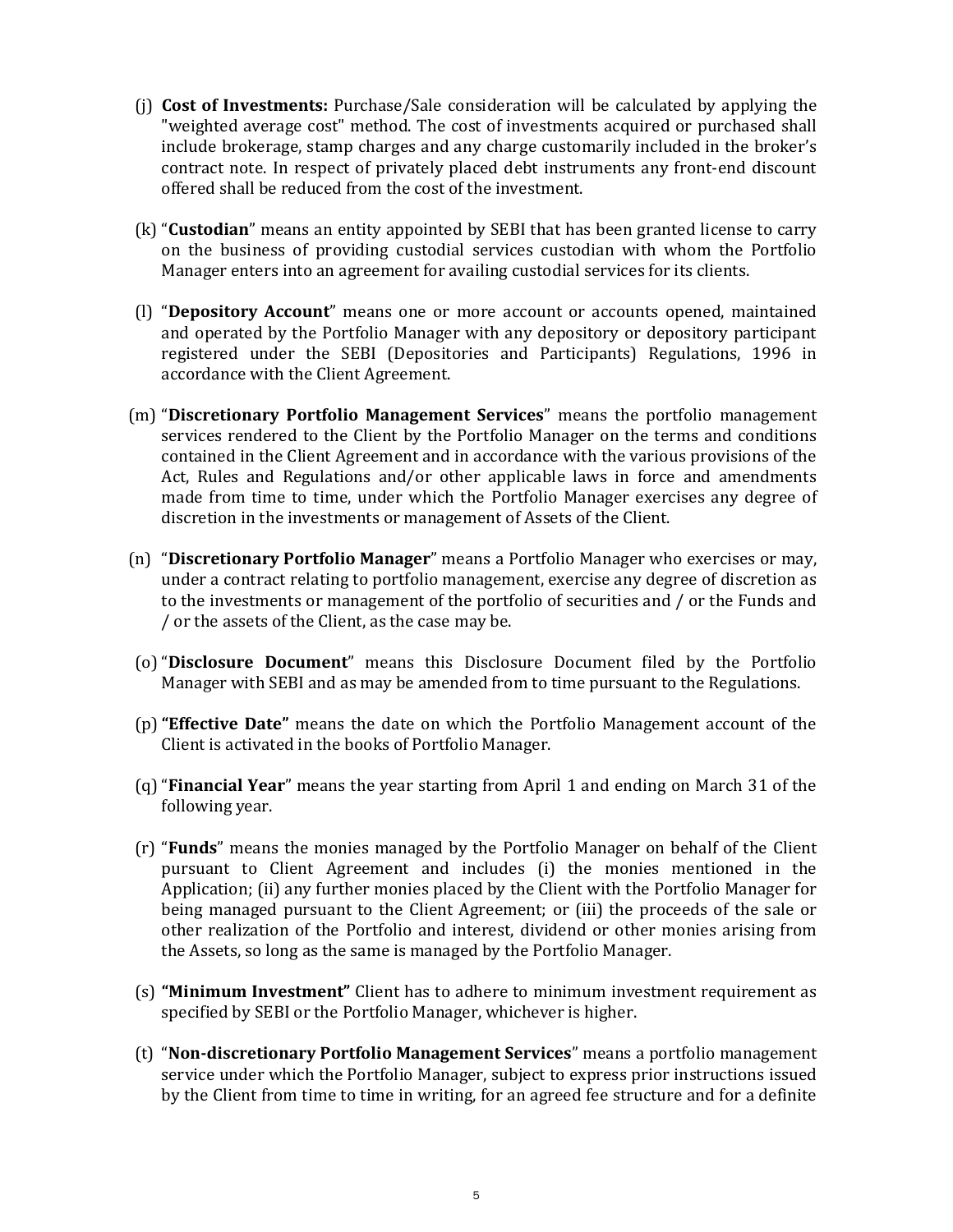described period, invests in respect of the Client's account in any type of security entirely at the Client's risk and ensure that all benefits accrue to the Client's Portfolio.

- (u)"Party" or "Parties" means the Portfolio Manager or/and the Client.
- (v) "Person" includes an individual, a Hindu Undivided Family, a corporation, a partnership (whether limited or unlimited), a limited liability company, a body of individuals, an association, a proprietorship, a trust, an institutional investor and any other entity or organization whether incorporated or not, whether Indian or foreign, including a government or an agency or instrumentality thereof.
- (w) "Portfolio" means the Securities managed by the Portfolio Manager on behalf of the Client pursuant to the Client Agreement and includes any Securities mentioned in the Application, any further Securities placed by the Client with the Portfolio Manager for being managed pursuant to the Client Agreement, Securities acquired by the Portfolio Manager through investment of Funds in Securities forming part of the Portfolio, so long as the same is managed by the Portfolio Manager.
- (x) "Portfolio Manager" means Magadh Capital Advisors LLP, a limited liability partnership incorporated under the Limited Liability Partnership Act, 2008 and having its registered office 801, Floor 8 -Tower 1, Terra, Planet Godrej, Keshavrao Khadye Marg, Saat Rasta, Jacob Circle, Mumbai, Mumbai City, Maharashtra - 400011, India and principal place of business at 603 The Coworking Space, Matulya Centre, 2nd floor, Lower Parel, Mumbai, Maharashtra 400013, India which is registered with SEBI as a Portfolio Manager under SEBI (Portfolio Managers) Regulations, 2020, bearing Registration No. INP000007155
- (y) "Principal Officer" means an employee of the Portfolio Manager who is responsible for the activities of Portfolio Management and has been designated as Principal Officer by the Portfolio Manager.
- (z) "Product" means any of the current investment product or such products that may be introduced at any time in future by the portfolio manager.
- (aa)"Regulations" means the Securities and Exchange Board of India (Portfolio Managers) Regulations, 2020, as may be amended by SEBI from time to time.
- (bb)"SEBI" means the Securities and Exchange Board of India.
- (cc) "Securities" means as defined under the Securities Contracts (Regulation) Act, 1956, as may be amended by SEBI from time to time.

Words and expressions used in this Document and not expressly defined hereunder shall be interpreted according to their general meaning and usage. The definitions are not exhaustive. They have been included only for the purpose of clarity and shall in addition be interpreted according to their general meaning and usage and shall also carry meanings assigned to them in the Regulations.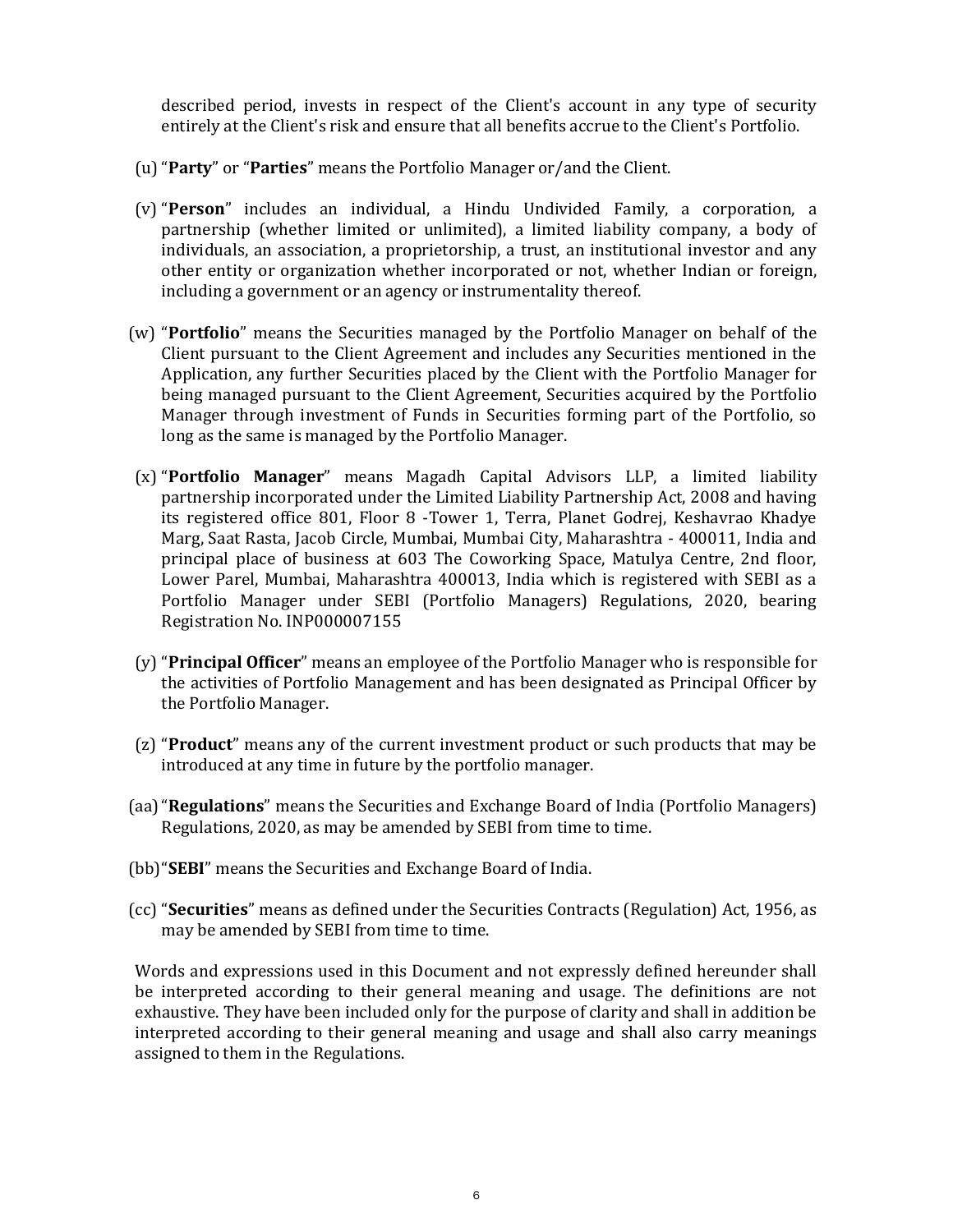# 3. DESCRIPTION

## (a) History, Present Business and Background of the Portfolio Manager

Magadh Capital was incorporated with an aim to provide a conventional style based, fundamental research driven platform to invest for large investors – high net worth individuals, family offices, corporates, financial institutions etc. - in India and abroad. The founder of Magadh Capital, the principal officer of the PMS, had earlier worked for twelve years as an institutional equity research analyst with large investments banks advising large institutional investors- largely foreign institutional investors but also some of the largest Indian mutual funds, regarding stock investments in Indian markets. During this long stint he felt that there were not enough equity investment vehicles that offered a fund based on a combination of fundamental research and behavioral finance for wealth creation and accordingly decided to start this venture. Magadh Capital received its license from SEBI for its AIF, category III in 2016 and for its PMS in 2021.

We are only in the business of fund management. We had run our Magadh Capital Long-Term Growth Scheme, AIF category III fund for about three years during 2018- 2020. Having run this fund we have got enough confidence in our process, style and philosophy and accordingly have enhanced our offering with a PMS in 2021. In our process a very important part is ensuring that investors' interests are aligned with the fund managers' interests. Accordingly, we remain selective in the investors that we take onboard.

#### Key Events:

| 1.   Date of Incorporation as a limited liability $ : 28^{th}$ May, 2016 |   |                                                 |
|--------------------------------------------------------------------------|---|-------------------------------------------------|
| partnership firm incorporated under the Limited                          |   |                                                 |
| Liability Partnership Act, 2008                                          |   |                                                 |
| 2. Received license to operate an AIF, Category III                      | ÷ | $\vert$ 24 <sup>th</sup> November, 2016         |
| 3. Received license to operate Portfolio Manager                         |   | $\frac{1}{1}$ : 15 <sup>th</sup> February, 2021 |
| Activities                                                               |   |                                                 |

## (b) Partners and their background:

#### (1)Mr. Vipul Prasad:

Mr. Vipul Prasad is the Principal Officer / Portfolio Manager, CEO and a designated partner of Magadh Capital Advisors LLP.

Vipul Prasad has handled senior roles in investment management, equity research, planning, marketing and maintenance in fields of investment banking and manufacturing in his career spanning over twenty-four years. Between January 2018 and November 2020, he has managed Magadh Capital Long-Term Growth Scheme as an AIF, category III a fundamental investment based multi-cap, sector agnostic fund with a long-term investment horizon.

Prior to setting up Magadh Capital he had worked for more than twelve years as lead equity research analyst with some large and reputed investment banks (ten years with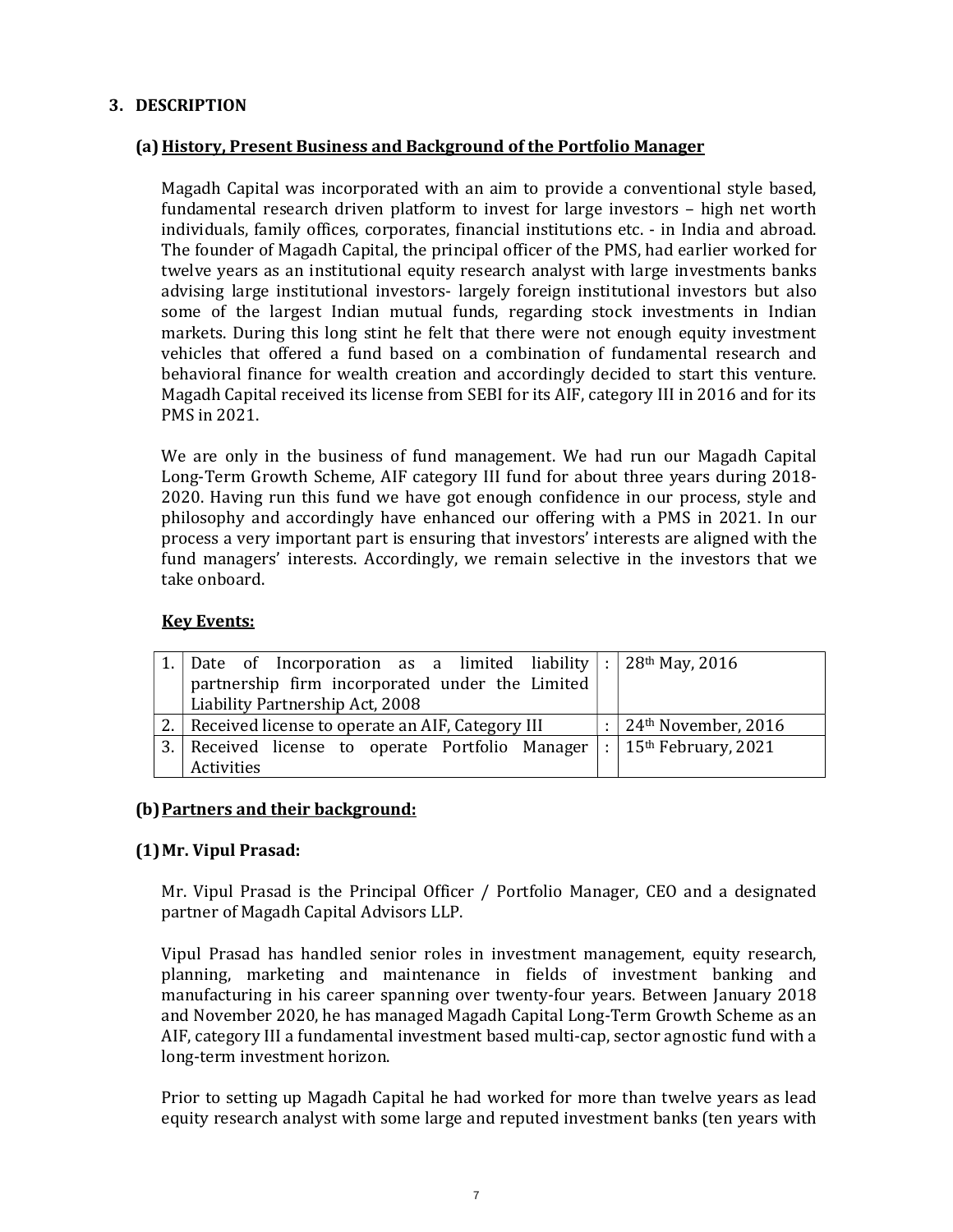Morgan Stanley, and one year each with ABN AMRO Asia Equities and Motilal Oswal Securities) advising institutional investors like mutual funds, sovereign wealth funds, pension funds, hedge funds and PE funds from across the world on stock investments, based on fundamental research, in Indian metals and mining, cement and media sectors. As an equity research analyst Vipul advised clients who were some of the largest foreign and domestic institutional investors in Indian stock markets (the larger ones worked with total Asset Under Management of up to US\$ 750b and with India equity asset base of up to US\$ 5b) and enjoyed good reputation for fundamental research, industry understanding, valuation skills and integrity. He also played important role as research analyst in many large IPO/FPO like Coal India (in 2010, the largest IPO in India so far at US\$ 3.3b), National Mineral Development Corporation (in 2010), Entertainment Networks India Ltd (in 2006), Hathway Cable (in 2010) etc. Vipul was also instrumental in rights issues of companies like Tata Steel, Hindalco, Sterlite, Vedanta etc.

As leader of sector equity research teams his job involved predicting movement in stock prices based on analysis of macroeconomic and industry trends, company and competitor strategy, key success parameters, identification of main business drivers, forecast of income statements / balance sheets / cash flows, and valuations.

In his role as lead equity research analyst for metals and mining sector research, apart from tracking the global commodity sector Vipul has also keenly followed trends in Indian infrastructure, capital goods, power and utilities, oil and gas and automobile sectors over twelve years. He was consistently ranked amongst top equity analysts in client ratings – both internally as well as externally {Institutional Investor (2012, 2014, 2015), Asiamoney (2008)}, and in other rankings like India Today (2008) and Bloomberg (2007).

He was Executive Director, Equity Research with Morgan Stanley (based in Mumbai) before founding Magadh Capital Advisors. Earlier in his career he had worked with BASF India for a year in marketing, and with SAIL (Steel Authority of India Ltd) for six years in planning, maintenance and operations.

Vipul has experienced two bull and bear cycles in Indian equity market as an investment industry professional. He is a voracious reader with keen interest in history (including equity markets'), behavioural finance, economics and global geopolitics.

He is a regular contributor to business newspaper columns on macroeconomics and equity markets. He has presented on metals industry trends in industry forums and seminars and has been regularly quoted in print and electronic media on equity markets, stocks and sector prospects. He also served on Indian government's working group on steel industry in 2013.

Vipul holds a Master's in Business Administration from Indian Institute of Management, Kolkata (PGDM in Finance and Strategy, in 2002) and a Bachelor's degree (B. Tech in Mechanical Engineering, in 1994) from Indian Institute of Technology, BHU, Varanasi.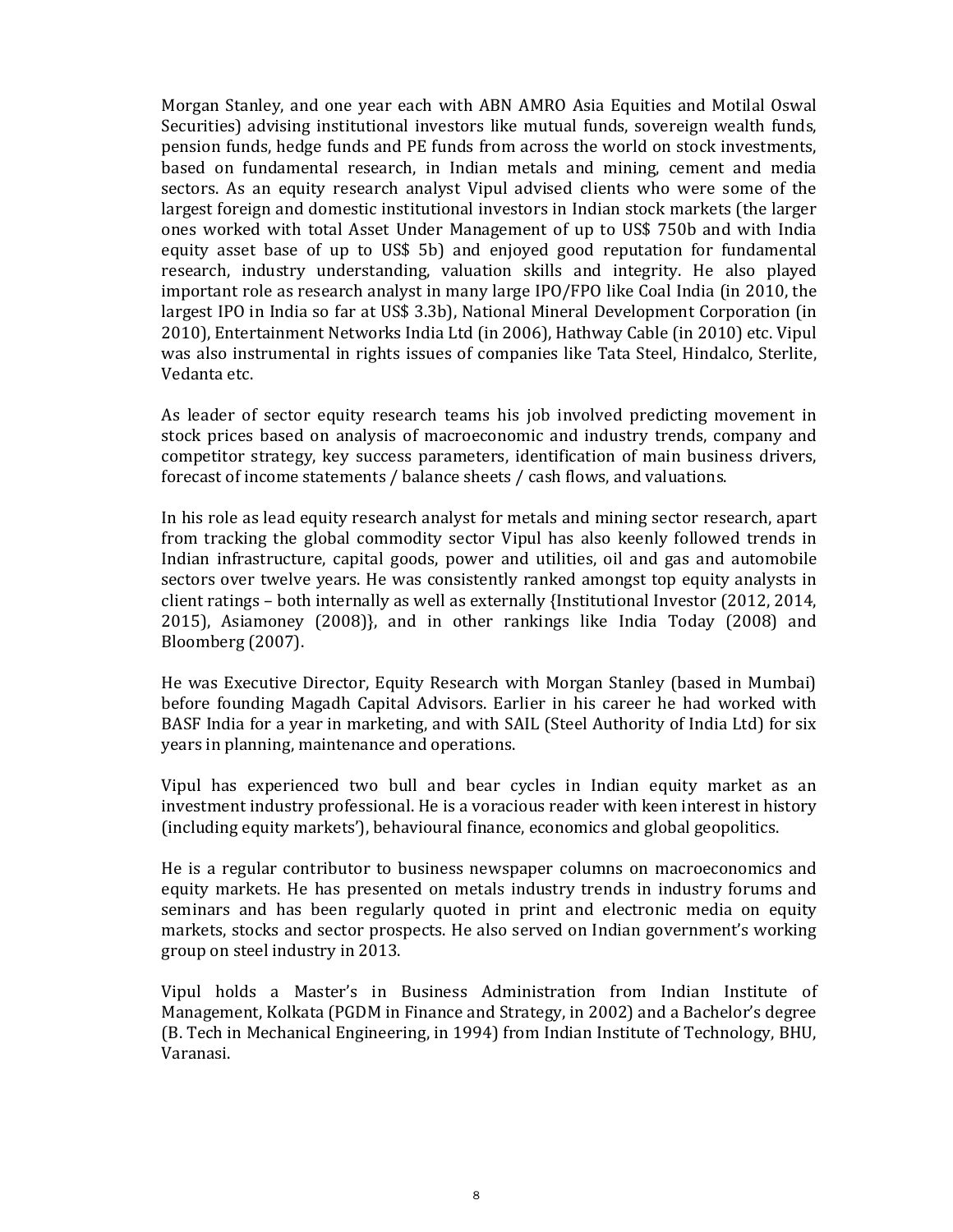## (2)Mr. Vivek Prasad

Mr. Vivek Prasad is a designated partner of Magadh Capital Advisors.

Vivek Prasad has been an entrepreneur for more than thirteen years and has nurtured businesses in sectors as diverse as petrochemicals, healthcare and food.

Before starting his journey as an entrepreneur, he had worked with reputed companies at senior levels. In his last stint before turning into an entrepreneur Vivek had held national level position at Bausch and Lomb India proved for marketing and channel management in a retail environment. Prior to that he had worked with Marubeni Corp of Japan for six years in equipment finance and business development especially for machinery for automobile, petrochemical and construction industry. He had also worked at Tata International earlier in the field of international trade

He is an avid trekker and a nature enthusiast. He has been to several high-altitude expeditions in the Himalayas. Vivek is an MBA from Narsee Monjee Institute of Management Studies, Mumbai (Marketing with International Business, in 1996) and a BE (Mechanical Engineering, in 1992) from MSRI, Bangalore.

## (3)Mr. Vikram Sinha

Mr. Vikram Sinha is a partner of Magadh Capital LLP.

Vikram is a seasoned turn around telecom professional with over 19 years of strong international experience with last 7 years as business head, with assignments ranging from Indonesia, Myanmar, South East Asia, Africa, Middle-East and India. He has successfully demonstrated leadership in various operations in various capacities to bring the operations from non-profitable to profitable, non-leadership to leadership positions.

## (c) Group companies' information (i.e. the information related to top 10 group companies / firms of the Portfolio Manager on turnover basis) (as per audited financial statements for the year ended March 2021)

There is no group company of Magadh Capital Advisors LLP.

## (d) Details of the Services being offered: Discretionary / Advisory

#### i. Discretionary Services:

Under these services, the choice as well as the timings of the investment decisions rest solely with the Portfolio Manager and the Portfolio Manager can exercise any degree of discretion in the investments or management of assets of the Client. The Securities invested / disinvested by the Portfolio Manager for Clients may differ from Client to Client. The Portfolio Manager's decision (taken in good faith) in deployment of the Client's Fund's is absolute and final and can never be called in question or be open to review at any time during the currency of the Client Agreement or at any time thereafter except on the ground of fraud, mala fide, conflict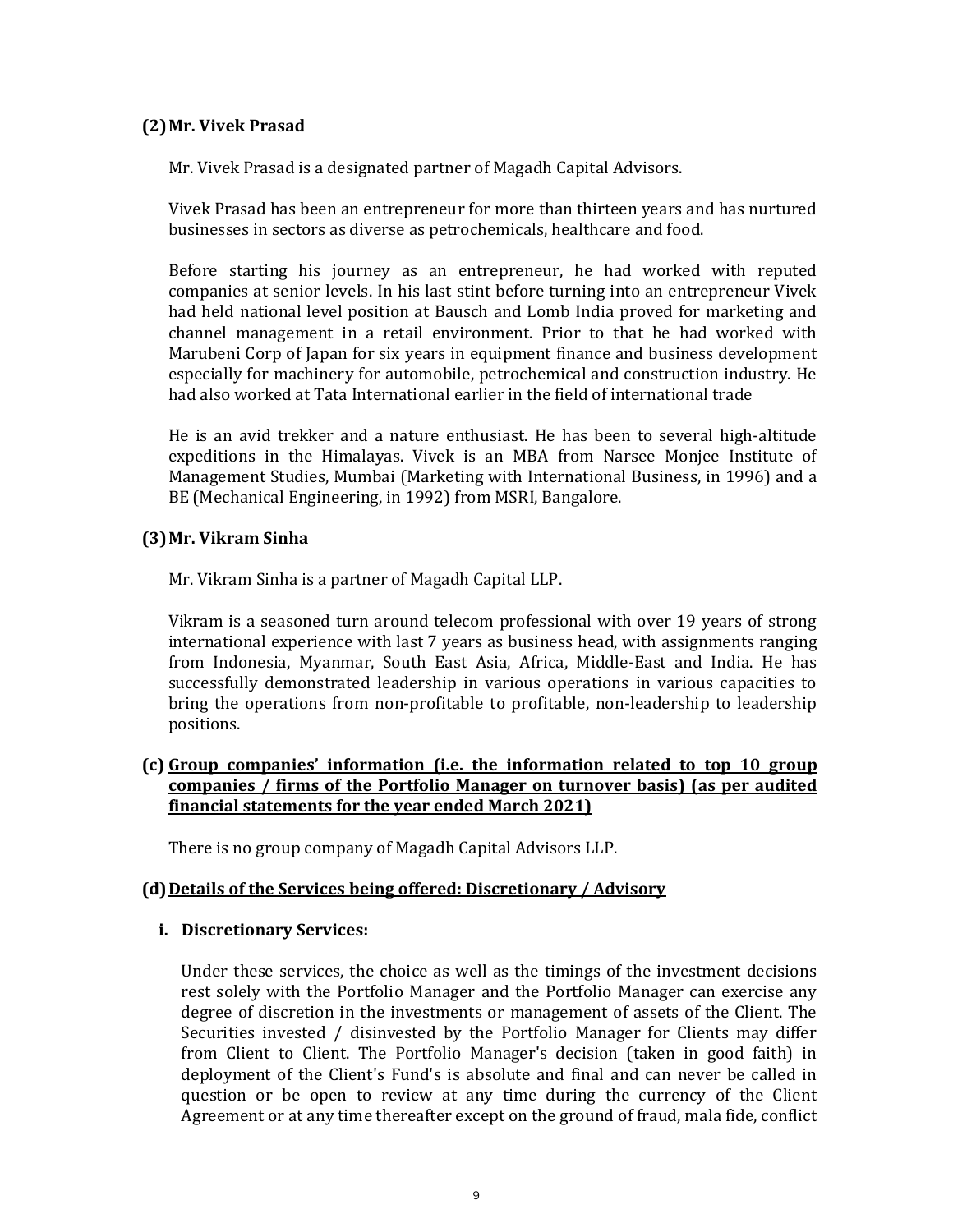of interest or gross negligence. This right of the Portfolio Manager shall be exercised strictly in accordance with the relevant Acts, Regulations, guidelines and notifications in force from time to time. Periodical statements in respect to Client's Portfolio shall be sent to the respective Client.

#### ii. Advisory Services

Under these services, the Portfolio Manager advises the Client on investments in general or any specific advice required by the Clients and agreed upon in the Client agreement. The Portfolio Manager will render the best possible advice to the client having regard to the client's needs and the investment requirement, and his own professional skills. The same can be binding or non - binding in nature or in such terms as mentioned in the Client agreement. For such services, the Portfolio Manager charges the Client a fee for services rendered mentioned in the Client agreement. The advice may be either general or specific in nature and may pertain to a particular portfolio. Entry / exit timing, execution and settlement are solely the Clients responsibility.

#### 4. PENALTIES, PENDING LITIGATION OR INVESTIGATIONS FOR WHICH ACTION MAY HAVE BEEN TAKEN OR INITIATED BY ANY REGULATORY AUTHORITY

| i.   | All cases of penalties imposed by the Board or the directions issued      | ÷            | None |  |  |
|------|---------------------------------------------------------------------------|--------------|------|--|--|
|      | by the Board under the Act or Rules or Regulations made there under:      |              |      |  |  |
| ii.  | The nature of the penalty / direction:                                    |              | None |  |  |
| iii. | Penalties imposed for any economic offence and / or for violation of      | ÷            | None |  |  |
|      | any securities laws                                                       |              |      |  |  |
| iv.  | Any pending material litigation / legal proceedings against the           | $\mathbf{r}$ | None |  |  |
|      | portfolio manager / key personnel with separate disclosure regarding      |              |      |  |  |
|      | pending criminal cases, if any.                                           |              |      |  |  |
| V.   | Any deficiency in the systems and operations of the portfolio             | ÷            | None |  |  |
|      | manager observed by the Board or any regulatory agency                    |              |      |  |  |
| vi.  | Any enquiry / adjudication proceedings initiated by the Board as on       |              | None |  |  |
|      | date against the portfolio manager or its directors, principal officer or |              |      |  |  |
|      | employee or any person directly or indirectly connected with the          |              |      |  |  |
|      | portfolio manager or its directors, principal officer or employee,        |              |      |  |  |
|      | under the Act or Rules or Regulations made thereunder                     |              |      |  |  |

## 5. SERVICES OFFERED

## I. Discretionary PMS:

The Portfolio Manager manages the Assets of the Client using the following strategies:

Sector-agnostic strategy in Indian listed equity space, based on a mix of fundamental research and behavioral finance. Our stock selection is driven by our bottom-up fundamental research based methodology. Here we are also mindful of the top down market and sector trends. The portfolio construction is based on our proprietary FACTS box process.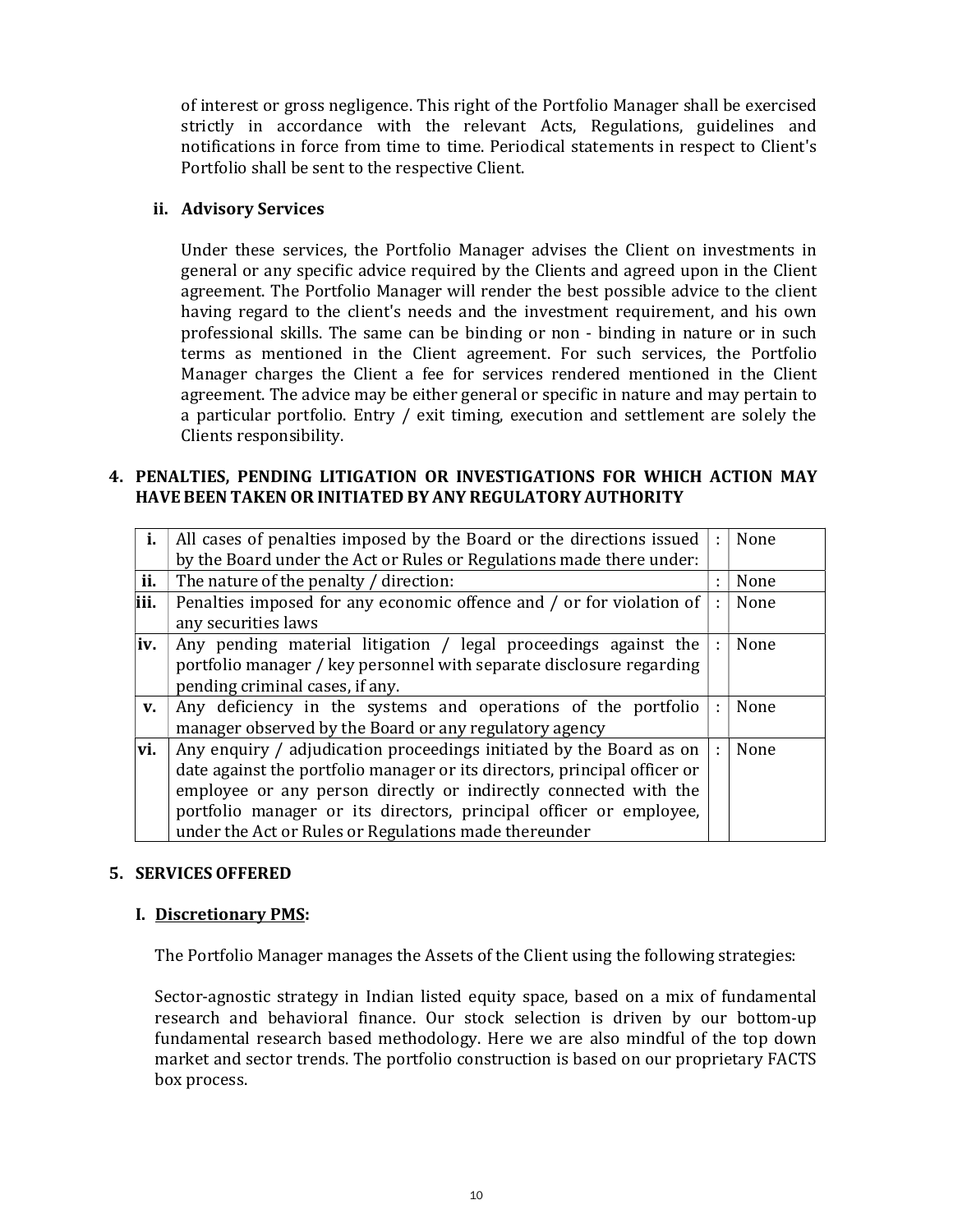The Portfolio Manager may design and develop various products keeping in mind market conditions and sector/stock opportunities. The Portfolio in all cases will be guided strictly by the relevant guidelines, Acts, rules, Regulations, and notifications. The instrument may be principal protected or non- protected, which may have fixed or variable pay-offs. The investment objective of the Portfolio Manager shall be to generate attractive growth of capital with optimal risks, and at the same time to reduce the risk of permanent capital erosion. However, while the aforesaid is the objective, it needs to be reiterated that there can be no assurance and / or guarantee of such growth or even as regards preservation of capital or of there being no capital loss. The amount invested by the Client may be subject to a lock in period as detailed in the relevant schedule to the Client Agreement.

The main features under Magadh Capital's Discretionary Portfolio Management Services are:

i) Application of rigorous fundamental equity research and behavioral finance, ii) Intense focus on risk mitigation, and iii) Continuous assessment of gap between stocks' fair value and market price.

#### NOTE:

- Investments shall be made in accordance with the Regulations.
- The uninvested amounts forming part of the Client's Assets may, at the discretion of the Portfolio Manager, be held in cash or deployed in liquid fund schemes, exchange traded index funds, debt-oriented schemes of mutual funds, gilt schemes, bank deposits and other short-term avenues for investment.
- The Portfolio Manager may, with the consent of the Client, lend the securities through an approved intermediary.
- The Portfolio Manager shall, prior to investing in the securities of associate / group companies, evaluate such investments, the criteria for the evaluation being the same as is applied to other similar investments to be made. Investments under the Portfolio in securities of the group companies will be subject to the limits (if any) prescribed in the Client Agreement subject to the applicable laws / regulations / guidelines.

Currently the Portfolio Manager offers following Investment Approaches under Discretionary Management Services:

- 1. Value For Growth
- 2. Future Stars

#### II. Investment Approaches of the Portfolio Manager:

The investment objective and investment approach of the existing portfolios offered are as follows:

## 1. VALUE FOR GROWTH: SECTOR AGNOSTIC, MULTI-CAP INVESTMENT APPROACH

**Investment Objective:** To help investors create wealth over 2-4 years without taking undue risks. Towards this objective, we aim to i) Protect the capital from – a) deep and prolonged bear markets, b) concentration risk, and c) extreme volatility, and ii) Provide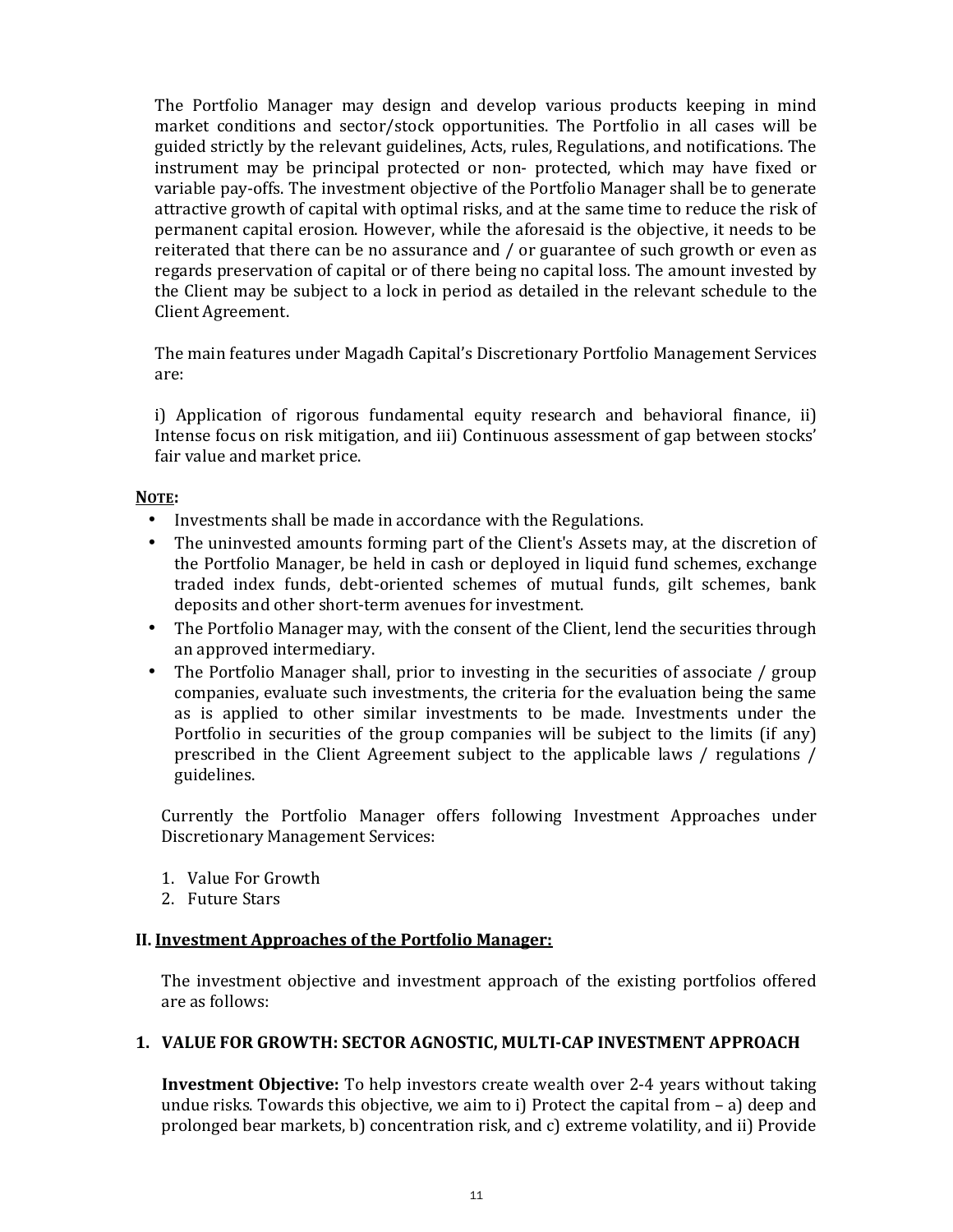capital appreciation over long term by  $-$  a) spotting mispricing in equities, and b) constructing a stock portfolio consisting of a mix of good stocks with high growth potential, or with above market growth and high predictability.

Product Strategy and Basic Details: Value for Growth: A multi-cap, sector agnostic investment approach with Nifty 500 as the benchmark. The portfolio will always have at least 35% exposure to large-cap stocks.

To buy good companies with sustainable competitive advantages, or sustainably improving businesses, at fair price. They key markers for competitive advantages that we focus on are earnings growth and return ratios. We follow fundamental research for stock selection.

**Description of Securities:** Investors' funds would primarily be invested in equity shares and equity linked instruments issued by companies which are listed in India. Some part of funds may be invested in money market funds, liquid funds, debt funds or/and kept as cash in bank.

#### Basis of Selection of type of security:

- Focus should be on fast growing and/or mispriced companies led by good management
- Leadership existing or potential- in a sector or sub-sector, backed by sustainable competitive advantages are some key indicators for good companies
- Corporate governance is an important filter to use

#### Allocation of portfolio across types of securities:

| <b>Type of security</b>                        | <b>Allocation in portfolio</b>       |  |  |
|------------------------------------------------|--------------------------------------|--|--|
| Equity and equity linked instruments - $\vert$ | At least 35%                         |  |  |
| Large Cap                                      |                                      |  |  |
| Equity and equity linked instruments-          | Up to a maximum of $65\%$            |  |  |
| Mid Cap & Small Cap                            |                                      |  |  |
| Debt / Money market funds / Liquid             | Will depend on fund manager's        |  |  |
| funds / Mutual Funds / Bank Deposits           | market call but generally should not |  |  |
|                                                | exceed 10-15%                        |  |  |

Note: There will be no prior intimation or prior indication given to the investor/client whenever there is a change in the composition / asset allocation pattern. The change will be at the Fund Manager's discretion subject to market risks, various micro and macro factors and forces affecting the capital markets and include price fluctuation risks.

**Benchmark:** Nifty 500 is the index that we use for benchmarking our performance. The portfolio consists of a diversified mix of companies across sectors and market capitalization curve. NIFTY 500 index is a fair mix of large cap, mid cap and small caps stocks from across sectors. It is a well-diversified index and represents the same segment of Indian equity markets that our Value for Growth investment approach is focused on. Hence, Nifty 500 has been selected as the benchmark for comparing performance of this investment approach.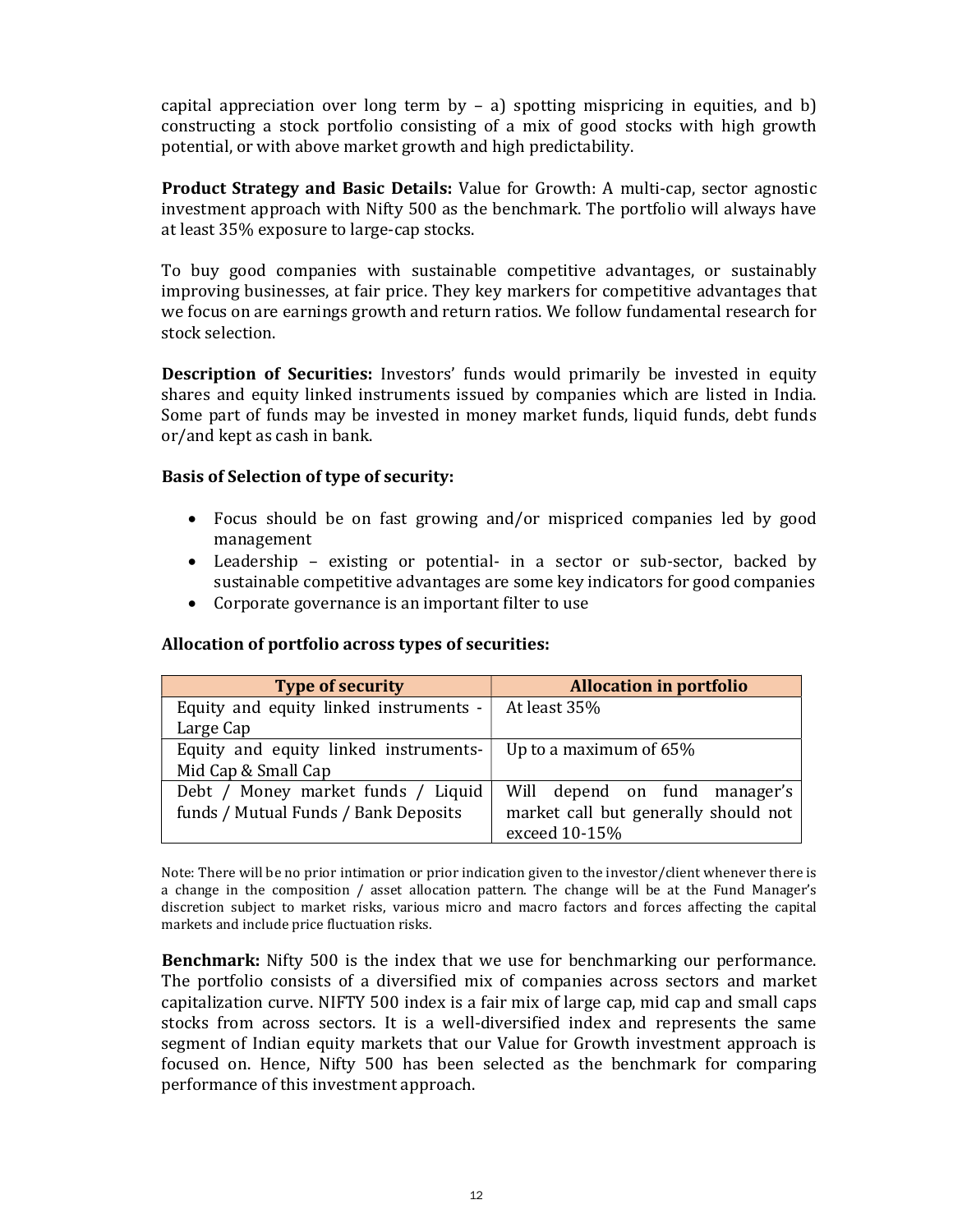Recommended Investment Horizon, Lock-in period, Exit Loads: The Investment Approach shall not be subject to any lock-in period or to any exit load although the investment horizon should be 2-4 years, ideally.

Direct Option: Investor may invest with us directly as well. To invest in any of our PMS strategies directly, kindly write to us at mailto: investor.info@magadhcapital.com

Risks associated with the investment approach: Risk factors associated with the investment approach are Equity risk, Systematic risk, Concentration risk, Model portfolio risk, Mismatch risk and Execution risk. For detailed risk factors, please refer the Clause on Risk Factors of this disclosure document.

## 2. FUTURE STARS: SECTOR AGNOSTIC, SMALL AND MID- CAP FOCUSED INVESTNMENT APPROACH

**Investment Objective:** To help investors create wealth over 3-5 years by delivering superior risk adjusted returns. Towards this objective, we aim to i) Protect the capital from – a) deep and prolonged bear markets, b) concentration risk, c) extreme volatility, and d) corporate mis-governance, and ii) Provide capital appreciation over long term by – a) spotting mispricing in equities, b) constructing a stock portfolio with some well calibrated volatility risk but with low portfolio correlation, and c) investing in high growth companies.

Product Strategy and Basic Details: Future Stars: A small-cap and mid-cap, sector agnostic investment approach with Nifty mid-cap 100 index as the benchmark. At least 75% of the Future Stars portfolio will be allocated to mid-cap and small cap space.

To identify and buy companies that can deliver multifold gains in free cash flows, can get into sector leadership and/or are positioned to gain disproportionately from industry tailwinds - over next 3-5 years.

A combination of proper equity analysis, active monitoring, patience, and long-term horizon – that we intend to follow has been a proven way to wealth creation. Volatility risk in this journey can be sizeable but the idea here is to catch some potential multi baggers early in their life cycles even with relatively modest hit ratios.

Description of Securities: Investors' funds would primarily be invested in equity shares and equity linked instruments issued by companies which are listed in India. Some part of funds may be invested in units of money market funds, liquid funds, debt funds and/or some part may be kept as cash in bank.

## Basis of Selection of type of security:

- Focus should be on fast growing and/or mispriced companies led by good management
- Leadership existing or potential- in a sector or sub-sector, backed by sustainable competitive advantages are some key indicators for good companies
- Corporate governance is an important filter to use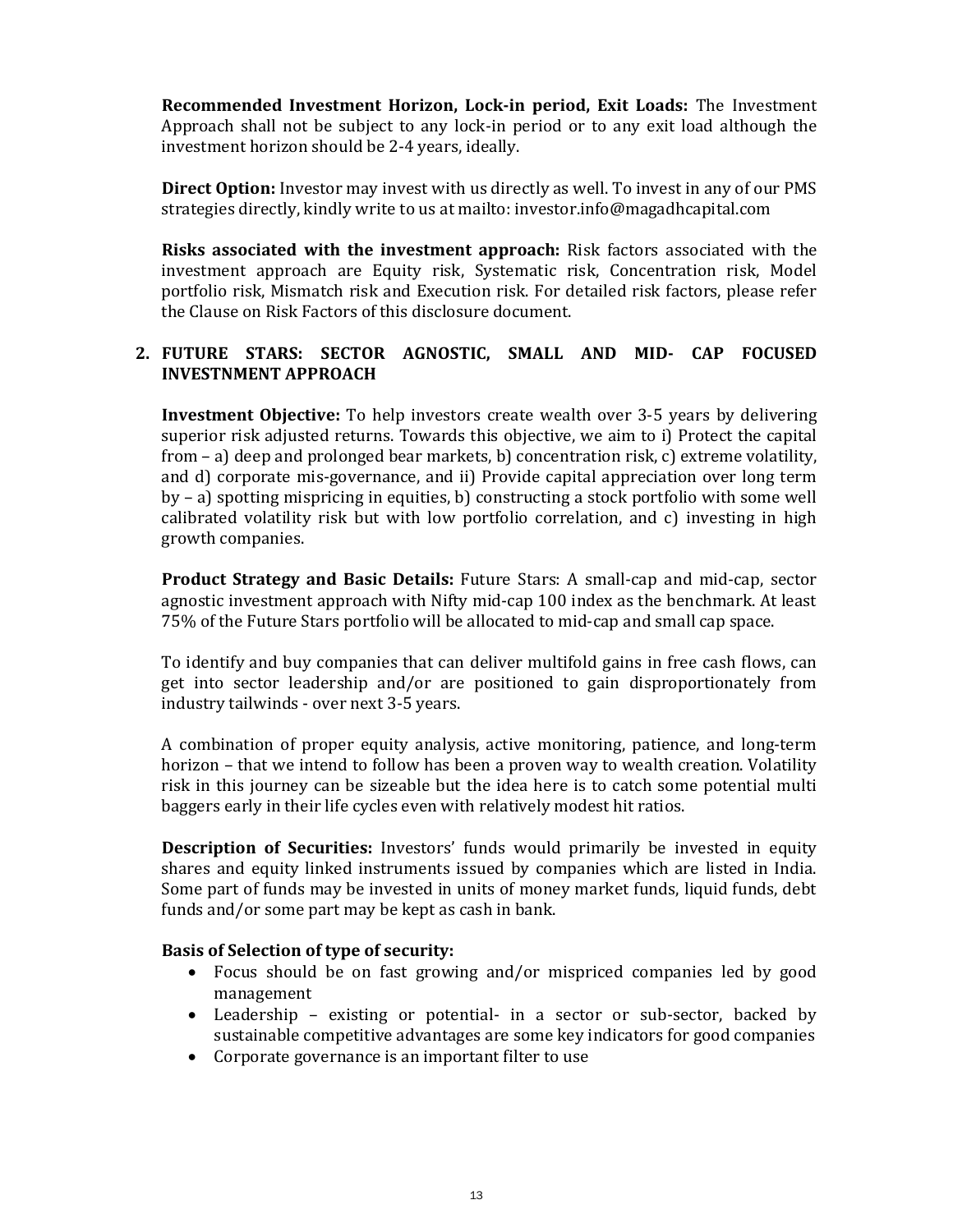## Allocation of portfolio across types of securities:

| <b>Type of security</b>                                                  | <b>Allocation in portfolio</b>   |
|--------------------------------------------------------------------------|----------------------------------|
| Equity and equity linked instruments (small-cap   At least 75%           |                                  |
| $ $ and mid-cap)                                                         |                                  |
| Equity and equity linked instruments (Large $\mu$ p to 25%               |                                  |
| $\lfloor Cap \rfloor$                                                    |                                  |
| Debt / Money market funds / Liquid funds / Will depend on fund manager's |                                  |
| Mutual Funds / Bank Deposits                                             | market call but generally should |
|                                                                          | not exceed $10-15%$              |

Note: There will be no prior intimation or prior indication given to the investor/client whenever there is a change in the composition / asset allocation pattern. The change will be at the Fund Manager's discretion subject to market risks, various micro and macro factors and forces affecting the capital markets and include price fluctuation risks.

Benchmark: Nifty mid-cap 100 is the index that we use for benchmarking our performance. The portfolio's strategy is to invest largely in Companies with mid-andsmall market capitalization diversified across sectors. At the same time, in order to balance the risks, up to 25% of the portfolio will be invested in large cap stocks. Thus, on a portfolio basis we expect the risk profile to be similar to that of Nifty mid-cap 100 index. Hence, Nifty mid-cap 100 index has been selected as the benchmark for comparing performance of this investment approach.

Recommended Investment Horizon, Lock-in period, Exit Loads: The Investment Approach shall not be subject to any lock-in period, although the investment horizon should be 3-5 years, ideally. Redemption during first 12 months will attract exit load of 0.5%.

Direct Option: Investor may invest with us directly as well. To invest in any of our PMS strategies directly, kindly write to us at mailto: investor.info@magadhcapital.com

Risks associated with the investment approach: Risk factors associated with the investment approach are Equity risk, Systematic risk, Concentration risk, Model portfolio risk, Mismatch risk and Execution risk. This investment approach focuses more towards mid-cap and small cap sector stocks and hence its NAV may be more volatile. For the same reason, corporate misgovernance risk are also there. For detailed risk factors, please refer the Clause on Risk Factors of this disclosure document.

#### III. The policies for investments in associates / group companies of the portfolio manager and the maximum percentage of such investments therein subject to the applicable laws / regulations / guidelines

The Portfolio Manager does not have an associate company / group company.

## 6. DIRECT ONBOARDING

Clients have the option for direct on-boarding without intermediation of any person engaged in distribution services to avail services of Magadh Capital Advisors LLP by dropping an email on investor.info@magadhcapital.com.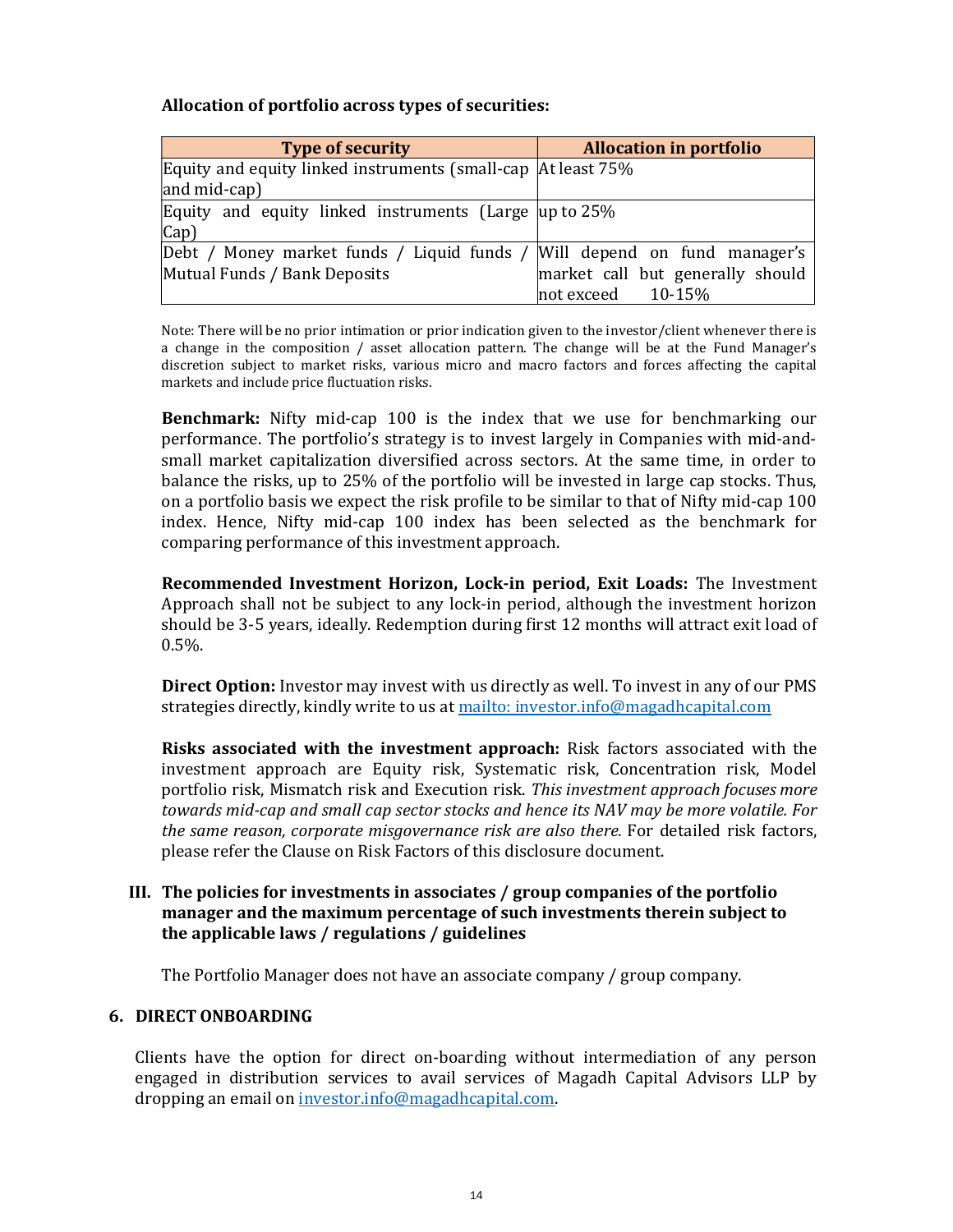Also Portfolio Manager shall not charge any fees to Clients at the time of direct onboarding except the statutory charges applicable for execution of the agreement and related documents for account opening.

# 7. RISKFACTORS

# (a) General risk factors applicable to investments:

- i. Investments in Securities are subject to market risks and there is no assurance or guarantee that the objective of investments will be achieved.
- ii. Past performance of the Portfolio Manager does not indicate its future performance.
- iii. Investors are not being offered any guaranteed or assured return(s) i.e. either of principal or appreciation of the Portfolio.
- iv. Investors may note that Portfolio Manager's investment decisions may not be always profitable, as actual market movements may be at variance with anticipated trends.
- v. Investors may not be able to voluntarily withdraw from the Portfolio. In addition, they may not be able to transfer any of the interests, rights, or obligations with regard to the Portfolio except as may be provided in the relevant Client Agreement and the Regulations.
- vi. The Portfolio may be affected by settlement periods and transfer procedures.
- vii. The Portfolio Management Service is subject to risk arising from the investment objective, investment strategy and asset allocation.
- viii. The Portfolio Manager carries out risk profiling of the Clients at the time of initial investment. In case the Client does not inform the changes in the profile, there may be a risk of investment advice on the basis of incorrect risk profiling of the Client due to insufficient information provided by such Client.
- ix. The Client should read the Document and terms and conditions of the product properly before making any investment decision. The Portfolio Manager would be acting on the advice of experts in the relative fields but would not be responsible for any loss occasioned by any act or omission on the part of such persons.
- x. A Portfolio which tends to concentrate on a specific asset class or a specific sector could carry the risk with regard to non-diversification of the Portfolio and hence, the scope for diversification could be limited at times. There could be instances when the Portfolio might have an unusually high exposure to a few stocks.
- xi. There are inherent risks arising out of investment objectives, investment approach, investment strategy, asset allocation and non-diversification of portfolio.
- xii. All transactions of purchase and sale of securities by portfolio manager and its employees who are directly involved in investment operations shall be disclosed if found having conflict of interest with the transactions in any of the client's portfolio.
- xiii. The investments are vulnerable to movements in the prices of Securities in the Portfolio as managed by the Portfolio Manager, which could have a material bearing on the overall returns from the Portfolio. The value of the Portfolio, may be affected generally by factors affecting securities markets, such as price and volume, volatility in the capital markets, interest rates, currency exchange rates, changes in policies of the government, taxation laws or any other appropriate authority policies and other political and economic developments which may have an adverse bearing on individual securities, a specific sector or all sectors including equity and debt markets.
- xiv. The Portfolio Manager has commenced portfolio management services operations in February, 2021 and has no track record, with regard to activities of a portfolio manager prior to it.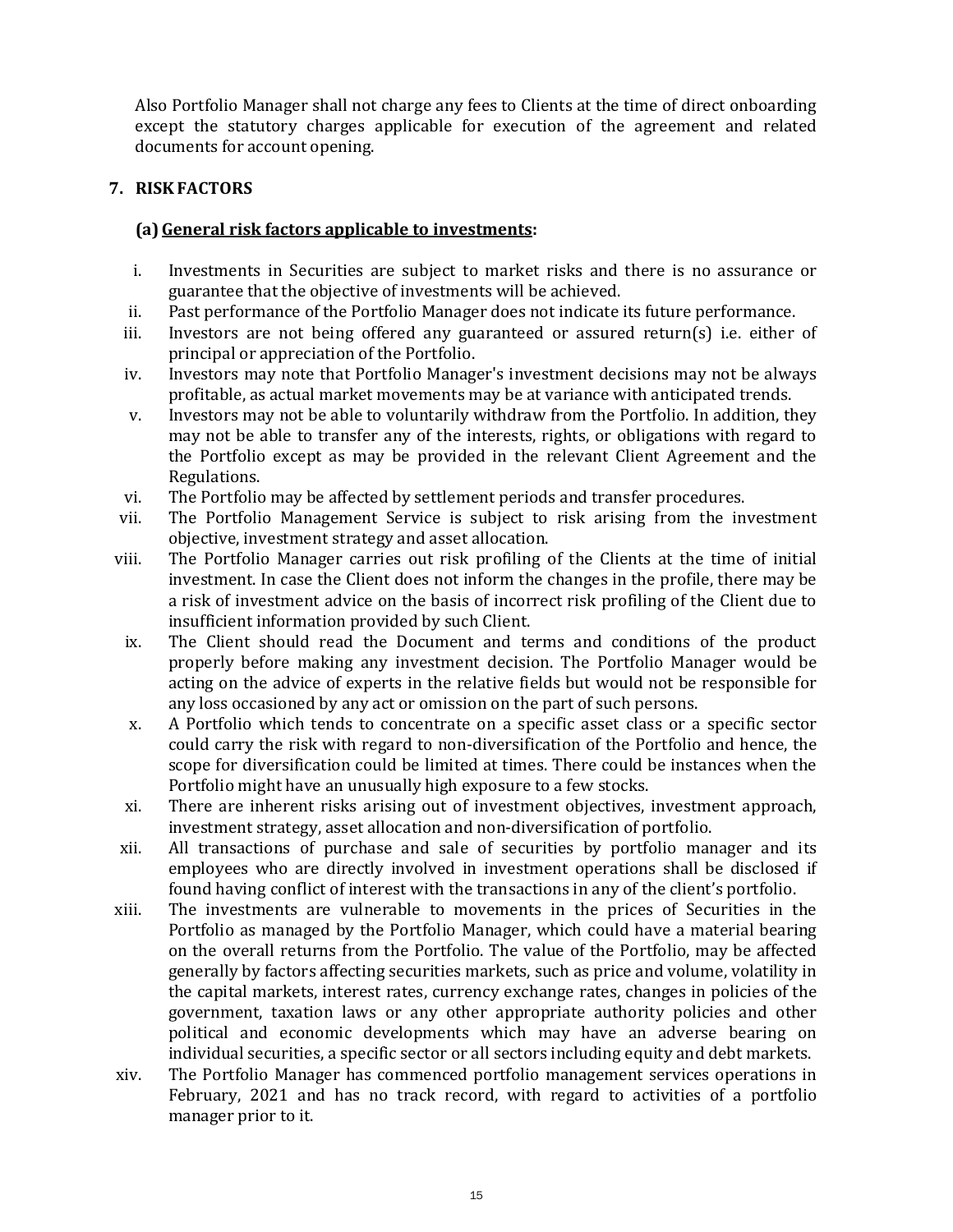## (b) Risks related to equity and equity linked investments:

- i. The liquidity of the Portfolio is inherently restricted by trading volumes in the Securities in which it invests.
- ii. The valuation of the Portfolio, may be affected generally by factors affecting securities markets, such as price and volume volatility in the capital markets, interest rates, currency exchange rates, changes in policies of the government, geopolitical developments, taxation laws or any other appropriate authority policies and other political and economic developments which may have an adverse bearing on individual securities, a specific sector or all sectors including equity and debt markets. There will be no prior intimation or prior indication given to the Clients when there is a change in the composition / asset allocation pattern.
- iii. Trading volumes, settlement periods and transfer procedures may restrict the liquidity of the Securities in the Portfolio. Different segments of the Indian financial markets have different settlement periods and such periods may be extended significantly by unforeseen circumstances. The inability of the Portfolio Manager to make intended securities purchases due to settlement problems could cause the Portfolio Manager to miss certain investment opportunities, By the same rationale, the inability to sell Securities held in the Portfolio due to the absence of a well-developed and liquid secondary market for debt securities would result, at times, in potential losses to the Portfolio, in case of a subsequent decline in the value of Securities held in the Portfolio.
- iv. In case of dividend yield portfolios, returns from the Portfolio could depend on the dividend earnings and capital appreciation, if any, from the underlying investments in various dividend yield companies. The dividend earnings from the Portfolio may, vary from year to year based on the philosophy and other consideration of each of the highdividend yield companies. Further, it should be noted that the actual distribution of dividends and frequency thereof by the high-dividend yield companies in future would depend on the quantum of profits available for distribution by each of such companies. Dividend declaration by such companies will be entirely at the discretion of the shareholders of such companies, based on the recommendations of its board of directors. Past track record of dividend distribution may not be treated as indicative of future dividend declarations. Further the dividend yield stocks may be relatively less liquid as compared to growth stocks.
- v. Securities, which are not quoted on the stock exchanges, are inherently illiquid in nature and carry a larger amount of liquidity risk, in comparison to securities that are listed on the exchanges or offer other exit options to the investor, including a put option. The Portfolio Manager may choose to invest in unlisted securities that offer attractive yields. This may however increase the risk of the portfolio. Such investments shall be subject to the scope of investments as laid down in the Agreement.
- vi. While securities that are listed on the stock exchange carry relatively lower liquidity risk, the ability to sell these investments is limited by the overall trading volume on the stock exchanges, money market securities, while fairly liquid, lack a welldeveloped secondary market, which may restrict the selling ability of the Portfolio(s) and may lead to the investment(s) incurring losses till the security is finally sold.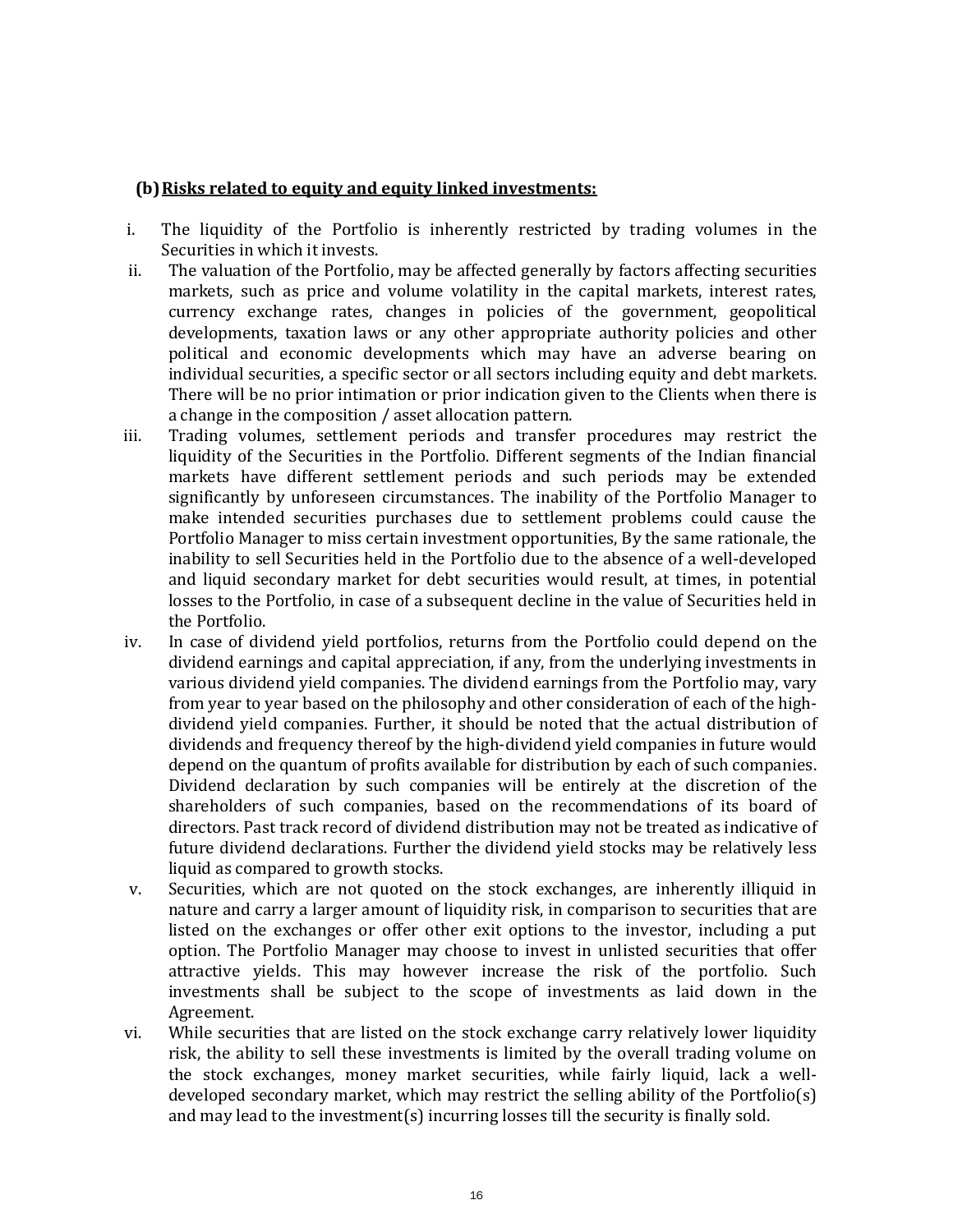- vii. The Portfolio Manager may, subject to authorisation by the Client in writing, participate in securities lending. The Portfolio Manager may not be able to sell / lend out securities, which can lead to temporary illiquidity. There are risks inherent in Securities lending, including the risk of failure of the other party, in this case the approved intermediary to comply with the terms of the agreement. Such failure can result in a possible loss of rights to the collateral, the inability of the approved intermediary to return the securities deposited by the lender and the possible loss of corporate benefits accruing thereon.
- viii. To the extent of investments made in Securities denominated in foreign currencies, the Indian Rupee equivalent of the net assets, distributions and income may be adversely affected by changes in regulations concerning exchange controls or political circumstances as well as the Application to it of other restrictions on investment.

#### (c) Risks related to investments in debt and debt related instruments:

- i. Interest Rate Risk: As with all debt securities, changes in interest rates may affect valuation of the Portfolios, as the prices of Securities generally increase as interest rates decline and generally decrease as interest rates rise. Prices of long-term Securities generally fluctuate more in response to interest rate changes than prices of short-term Securities. Indian debt markets can be volatile leading to the possibility of price movements up or down in fixed income securities and thereby to possible movements in the valuations of Portfolios.
- ii. Liquidity or Marketability Risk: This refers to the ease with which a Security can be sold at or near to its valuation yield-to-maturity. The primary measure of liquidity risk is the spread between the bid price and the offer price quoted by a dealer. Liquidity risk is today characteristic of the Indian fixed income market.
- iii. Credit Risk: Credit risk or default risk refers to the risk that an issuer of a fixed income Security may default (i.e., will be unable to make timely principal and interest payments on the Security). Due to this risk, corporate debentures are sold at a higher yield above those offered on government securities which are sovereign obligations and free of credit risk. Normally, the value of a fixed income Security will fluctuate depending upon the changes in the perceived level of credit risk as well as any actual event of default. The greater the credit risk, the greater the yield required for someone to be compensated for the increased risk.
- iv. Reinvestment Risk: This risk refers to the interest rate levels at which cash flows received from the Securities under a particular Portfolio are reinvested. The additional income from reinvestment is the 'interest on interest' component. The risk is that the rate at which interim cash flows can be reinvested may be lower than that originally assumed.
- v. The Portfolio Manager may, considering the overall level of risk of the Portfolio, invest in lower rated / unrated Securities offering higher yields. This may increase the risk of the portfolio. Such investments shall be subject to the scope of investments as laid down in the relevant Client Agreement.

## (d) Risks related to investments in derivatives instruments:

i. The Portfolio Manager may use derivatives instruments like index futures, stock futures and options contracts, warrants, convertible securities, swap agreements or any other derivative instruments for the purpose of hedging and portfolio balancing, as permitted under the Regulations. Usage of derivatives will expose the Portfolio to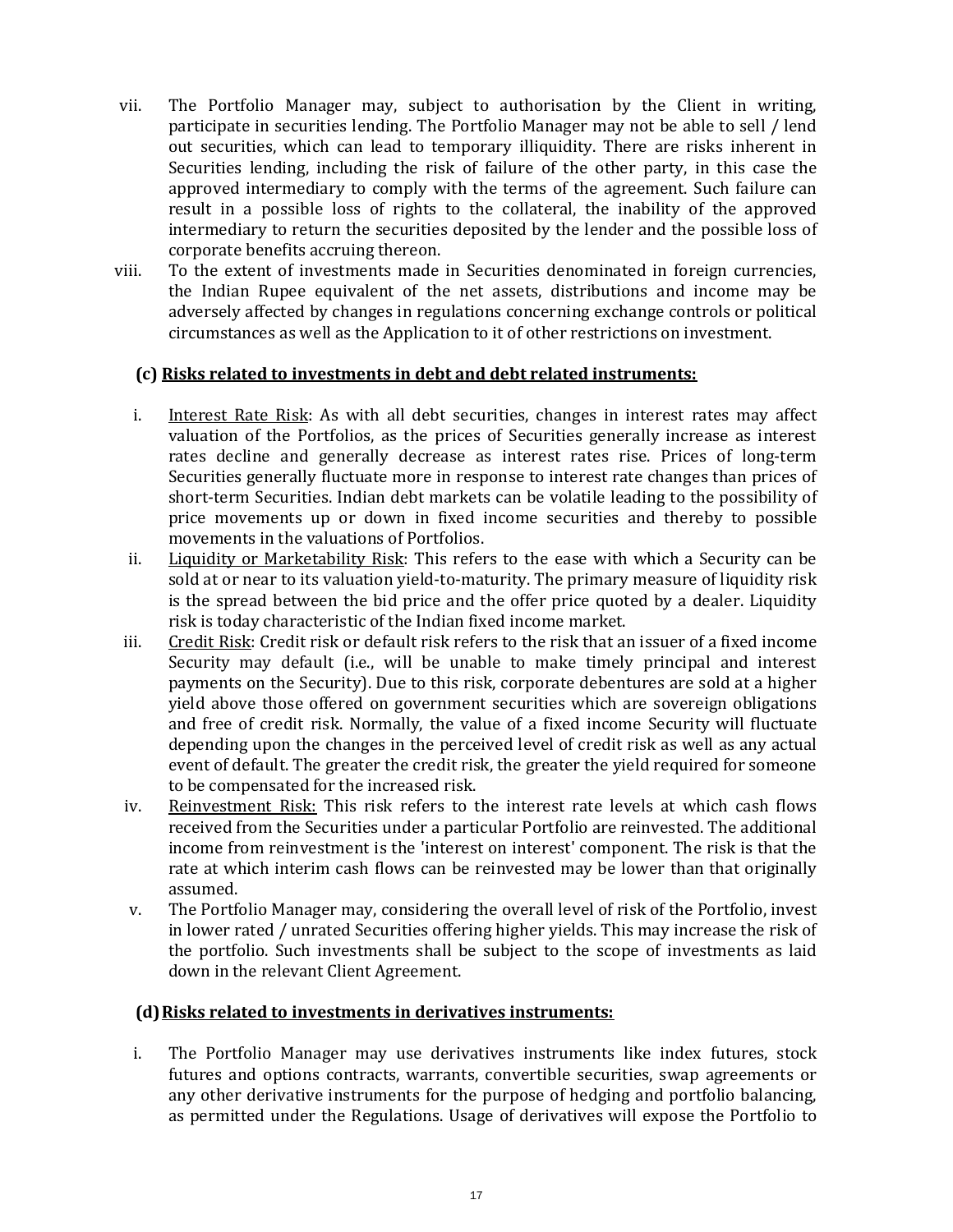certain risks inherent to such derivatives. As and when the Portfolio Manager deals in the derivatives market on behalf of the Client, there are risk factors and issues concerning the use of derivatives that the Client should understand.

ii. Derivative products are specialized instruments that require investment techniques and risk analyses different from those associated with stocks and bonds. The use of a derivative requires an understanding not only of the underlying instrument but of the derivative itself. Derivatives require the maintenance of adequate controls to monitor the transactions entered into, the ability to assess the risk that a derivative adds to the portfolio and the ability to forecast price or interest rate movements correctly. There is the possibility that a loss may be sustained by the portfolio as a result of the failure of another party (usually referred to as the "counter party") to comply with the terms of the derivatives contract. Other risks in using derivatives include the risk of mispricing or improper valuation of derivatives and the inability of derivatives to correlate perfectly with underlying assets, rates and indices. Thus, derivatives are highly leveraged instruments. Even a small price movement in the underlying security could have a large impact on their value.

## (e) Risks specific to investments in mutual fund schemes:

- i. Mutual Funds and securities investments are subject to market risks and there is no assurance or guarantee that the objectives of the schemes will be achieved. The various factors which impact the value of the scheme's investments include, but are not limited to, fluctuations in markets, interest rates, prevailing political and economic environment, changes in government policy, tax laws in various countries, liquidity of the underlying instruments, settlement periods, trading volumes, etc.
- ii. As with any securities investment, the Net Asset Value (NAV) of the units issued under the schemes can go up or down, depending on the factors and forces affecting the capital markets.
- iii. Past performance of the sponsors, asset management company (AMC) / fund does not indicate the future performance of the schemes of the fund.
- iv. The Portfolio Manager shall not be responsible for liquidity of the scheme's investments which at times, be restricted by trading volumes and settlement periods. The time taken by the scheme for redemption of units may be significant in the event of an inordinately large number of redemption requests or of a restructuring of the scheme's portfolio.
- v. The Portfolio Manager shall not responsible, if the AMC / fund does not comply with the provisions of SEBI (Mutual Funds) Regulations, 1996 or any other circular or acts as amended from time to time.
- vi. The Portfolio Manager shall not be liable for any default, negligence, lapse error or fraud on the part of the AMC / the fund.
- vii. While it would be the endeavor of the Portfolio Manager to invest in the schemes in a manner, which will seek to maximize returns, the performance of the underlying schemes may vary which may lead to the returns of this portfolio being adversely impacted.
- viii. The scheme specific risk factors of each of the underlying schemes become applicable where the Portfolio Manager invests in any underlying scheme. Investors who intend to invest in this Portfolio are required to and are deemed to have read and understood the risk factors of the underlying schemes.
- ix. The Portfolio Manager does not offer any guaranteed or assured returns to the investors.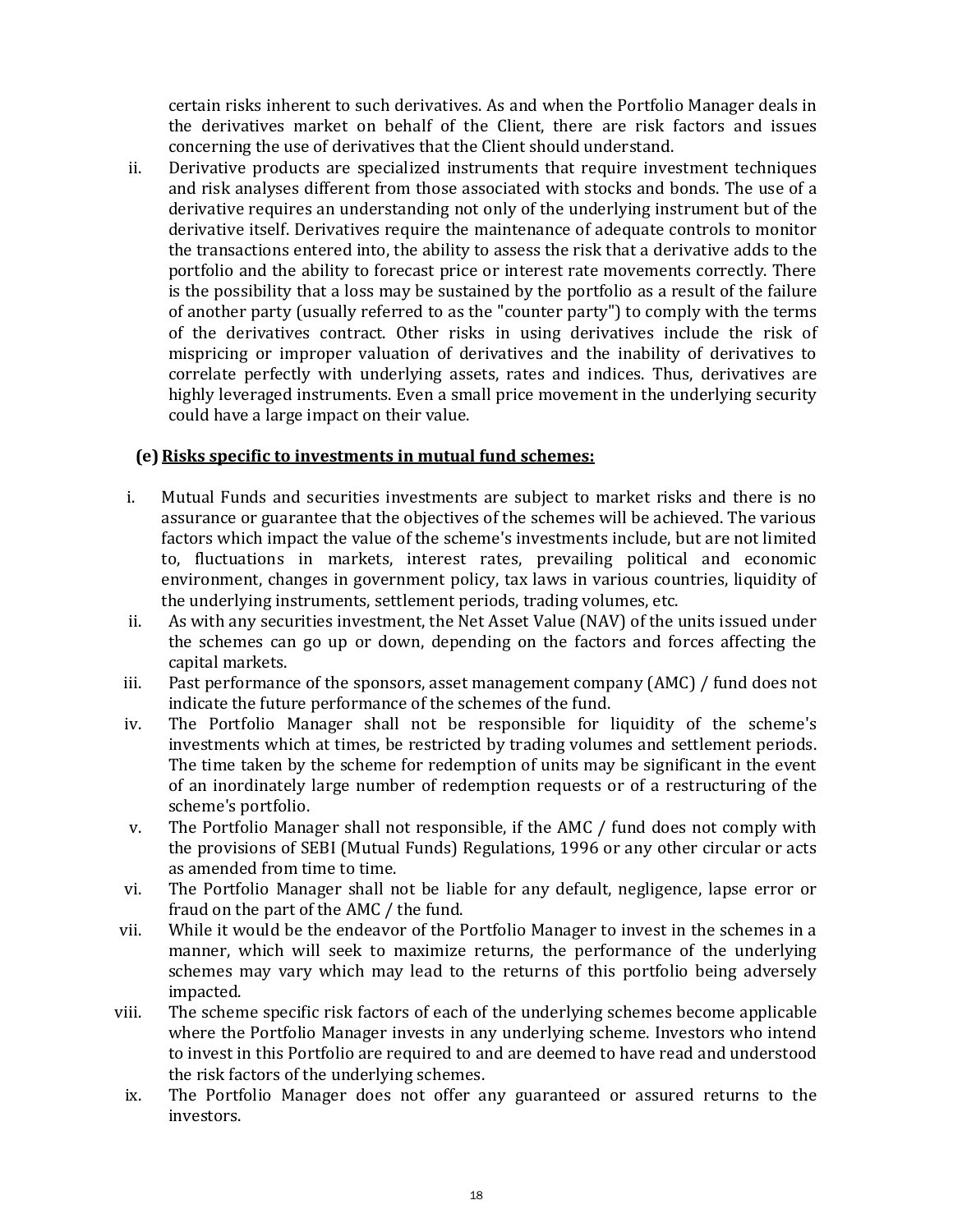#### 8. CLIENT REPRESENTATION

| Details of<br>Client's<br>accounts                 | As on<br><b>31st March, 2021</b> |                                      | As on             | 31st March, 2020                            | As on             | 31st March, 2019                            | Discretionary/<br>Non<br>Discretionary, |
|----------------------------------------------------|----------------------------------|--------------------------------------|-------------------|---------------------------------------------|-------------------|---------------------------------------------|-----------------------------------------|
| activated:<br><b>Category of</b><br><b>Clients</b> | of<br>No.<br>Clients             | Funds<br>Managed<br>(INR)<br>crores) | No. of<br>Clients | <b>Funds</b><br>Managed<br>(INR)<br>crores) | No. of<br>Clients | <b>Funds</b><br>Managed<br>(INR)<br>crores) | if any                                  |
| Associate/<br>Group<br>Companies<br>(last 3 years) | $\Omega$                         | 0                                    | $\theta$          | $\theta$                                    | $\theta$          | 0                                           | Discretionary                           |
| Others<br>(last 3 years)                           | $\Omega$                         | $\Omega$                             | $\theta$          | $\Omega$                                    | $\theta$          | $\Omega$                                    | Discretionary                           |
| <b>Total</b>                                       | $\theta$                         | $\theta$                             | $\boldsymbol{0}$  | 0                                           | $\theta$          | 0                                           |                                         |

Note: The Portfolio Manager was registered with SEBI as a portfolio manager under the Regulations on February 15, 2021 and started operations in August,2021. Hence the above data for the last three years is not applicable.

#### i. Complete disclosure in respect of transactions with related parties as per the standards specified by the Institute of Chartered Accountants of India

- Names of related parties and nature of relationship (as on March 31, 2021) are as under:
	- a. Related parties where control exists: Magadh Capital Advisors LLP does not have any holding company, subsidiary company, fellow subsidiary company or associate company.
	- b. Key Management Personnel: Vipul Prasad (Principal Officer / Portfolio Manager and Designated partner)
	- c. Other related parties: None.

## Transactions with related parties as on March 31, 2021 (Amount in Rupees):

The Company has no related party transaction.

#### ii. Appointment of Custodian:

 Kotak Mahindra Bank Ltd. is appointed as custodian with its office at 27 BKC, C 27, G Block, Bandra Kurla Complex, Bandra (E), Mumbai MH 400051. The Portfolio Manager may use the custodian services of any other custodian as may be empaneled from time to time for its Portfolio Management Services.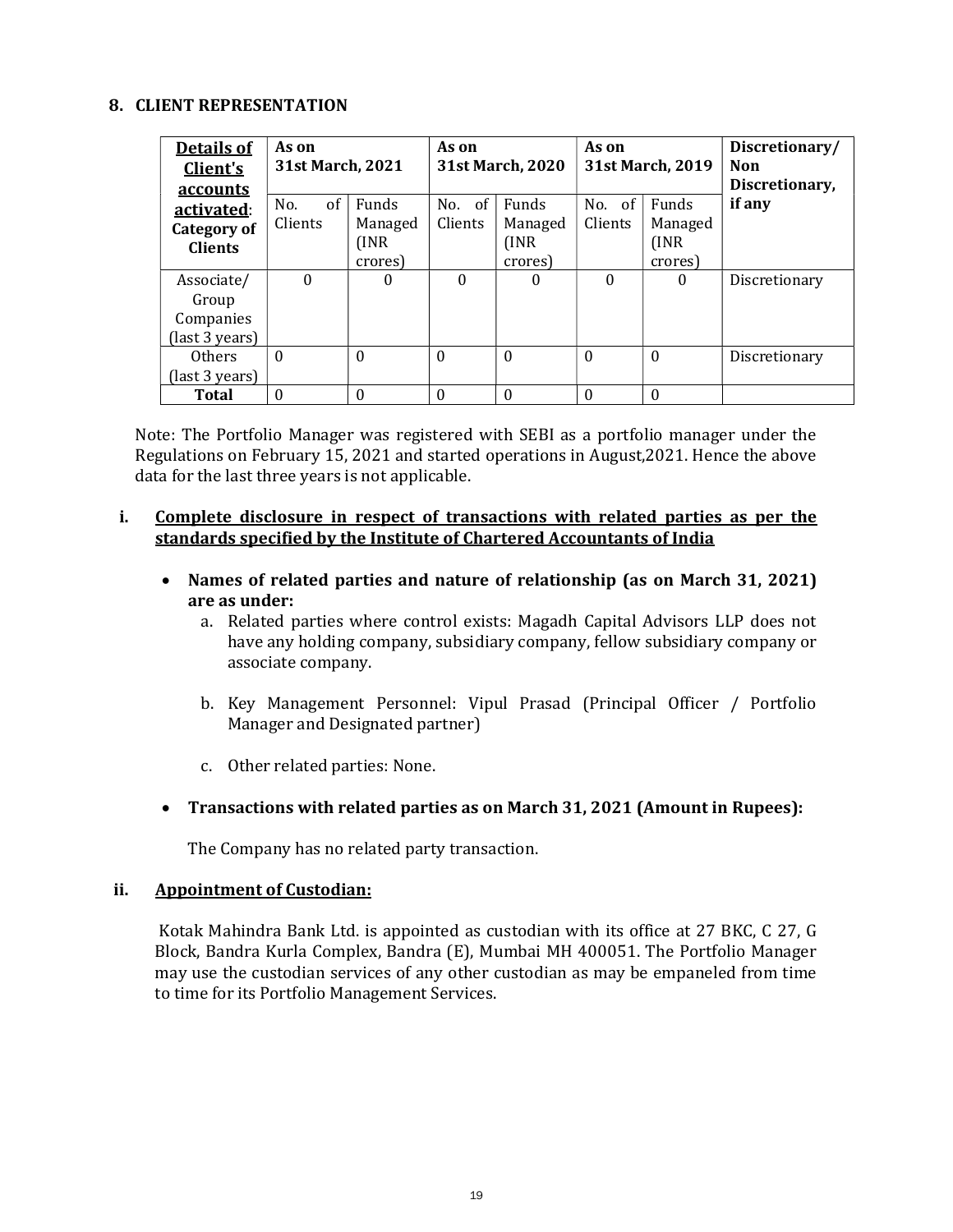#### iii. Appointment of Broker:

| The following is/are appointed as broker. |                                     |                                    |  |  |  |
|-------------------------------------------|-------------------------------------|------------------------------------|--|--|--|
|                                           | <b>Sr. No.   Name of the Broker</b> | <b>Address</b>                     |  |  |  |
|                                           | Phillip Capital (India) Pvt. Ltd.   | No. 1, 18th Floor, Urmi Estate, 95 |  |  |  |
|                                           |                                     | Ganpatrao Kadam Marg, Lower Parel  |  |  |  |
|                                           |                                     | West, Mumbai - 400013              |  |  |  |

The following is/are appointed as broker:

The Portfolio Manager may use the broking services of any other broker as may be empaneled from time to time for its Portfolio Management Services.

## 9. FINANCIAL PERFORMANCE OF PORTFOLIO MANAGER (BASED ON AUDITED FINANCIAL STATEMENTS)

Financial highlights (Audited) of Magadh Capital Advisors LLP for the last 3 financial years are given as under:

|                                                    |               |               | (In lakhs)    |
|----------------------------------------------------|---------------|---------------|---------------|
| <b>Particulars</b>                                 | <b>FY2019</b> | <b>FY2020</b> | <b>FY2021</b> |
| Gross Income                                       | 20.73         | 17.36         | 42.90         |
| Profit/(Loss) before Depreciation and Tax          | $-11.34$      | $-5.61$       | $-9.76$       |
| Depreciation                                       | $-0.29$       | $-0.27$       | $-0.16$       |
| Profit/(Loss) before Tax                           | $-11.63$      | $-5.88$       | $-9.92$       |
| Provision for Tax                                  | $\theta$      | $\Omega$      | $\theta$      |
| Profit/(Loss) After Tax                            | $-11.63$      | $-5.88$       | $-9.92$       |
| Balance brought forward from previous year         | $-56.17$      | $-67.80$      | -73.68        |
| Amount available for appropriation                 | $-67.80$      | $-73.68$      | $-83.60$      |
| Profit/(Loss) carried forward to the Balance Sheet | $-67.80$      | $-73.68$      | $-83.60$      |

## 10.THE PORTFOLIO MANAGEMENT PERFORMANCE OF THE PORTFOLIO MANAGER FOR THE LAST 3 YEARS AND IN CASE OF DISCRETIONARY PORTFOLIO MANAGER DISCLOSURE OF PERFORMANCE INDICATORS CALCULATED USING WEIGHTED AVERAGE METHOD IN TERMS OF REGULATION 22 OF THE SEBI (PORTFOLIO MANAGERS) REGULATION 2020

The Portfolio Manager was registered with SEBI as a portfolio manager under the Regulations on February 15, 2021 and started operations in August 2021. Hence performance for the last three years is not applicable.

#### 11.AUDIT OBSERVATIONS

There are no audit observations for the preceding 3 years.

## 12.NATURE OF EXPENSES

(a) Subject to the Regulations and circulars issues thereunder, no upfront fees shall be charged by the Portfolio Manager, either directly or indirectly, to the Client.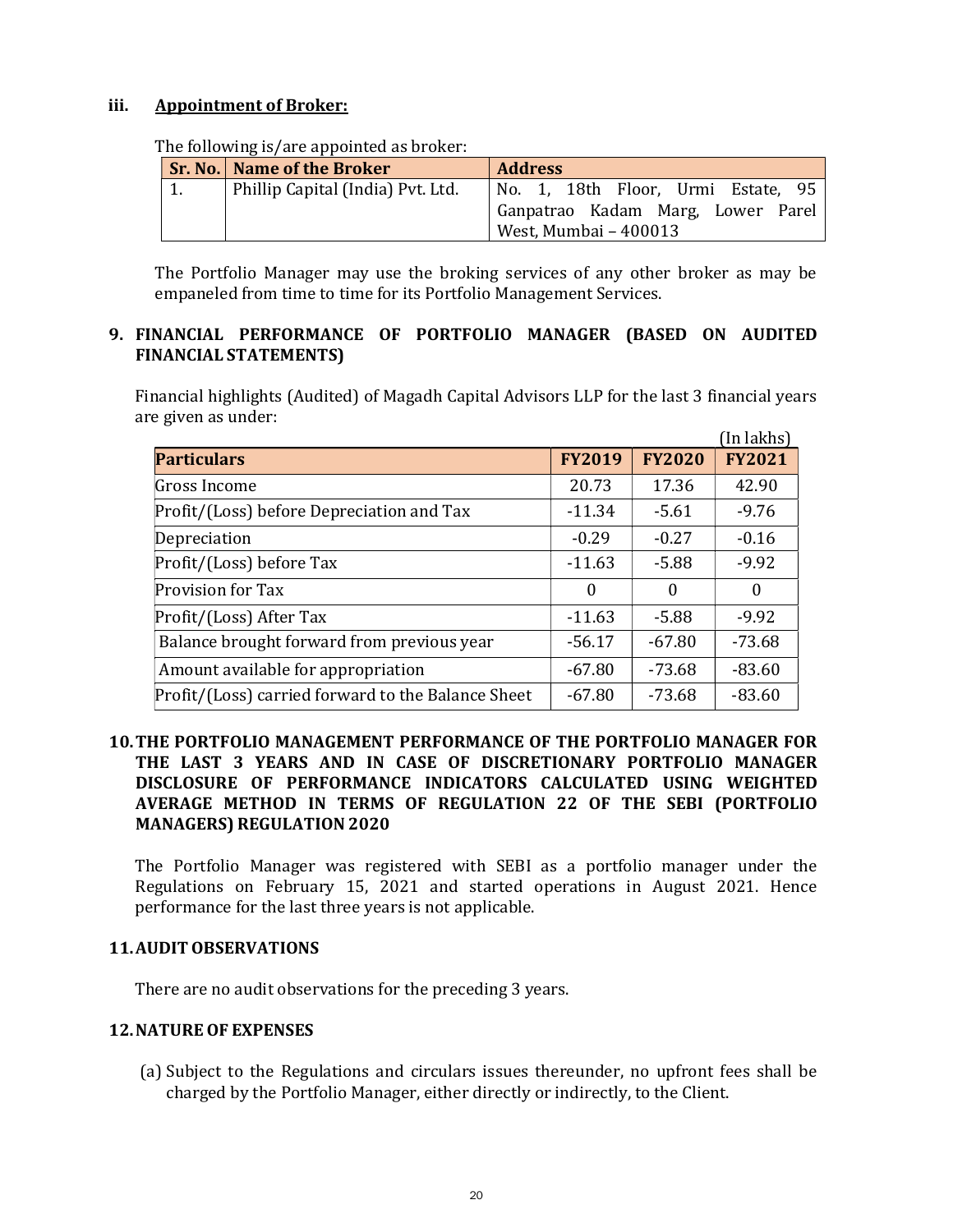- (b) Investment Management and Advisory Fees: Investment Management and Advisory fees charged will be based on assets under management (AUM). Subject to the Regulations, the fees may be charged at the end of a specified tenure as agreed between the Client and the Portfolio Manager under the relevant Client Agreement.
- (c) Custodian Fees: As may be decided between the Client and the Portfolio Manager under the relevant Client Agreement.
- (d) Registrar and transfer agent fee: Fees payable to the Registrar and Transfer Agents for effecting transfer of securities
- (e) Brokerage and Transaction Cost: The investments under Portfolio Management would be done through registered members of the stock exchange(s) who will charge brokerage. In addition to the brokerage, transaction cost like turnover charges, stamp duty, transaction costs, turnover tax, Securities transaction tax or any other tax levied by statutory authority(ies), foreign transaction charges (if any) and other charges on the purchase and sale of shares, stocks, bonds, debt, deposits, other financial instruments shall also be levied by the broker. Brokerage shall be charged on actuals to the Client as an expense.
- (f) Goods and Service Tax and other taxes: As applicable from time to time.
- (g) Depository Charges: As may be applicable from time to time.
- (h) Entry Load / Exit Load: Subject to the Regulations, as may be mutually agreed to between the Client and the Portfolio Manager under the relevant Client Agreement.
- (i) Certification and professional charges: Charges payable for outsourced professional services like accounting, auditing, taxation and legal services, etc. for documentation, notarizations, certifications, insurance charges, attestations required by bankers or regulatory authorities including legal fees etc.
- (j) Incidental expenses: Charges in connection with day-to-day operations like courier expenses, stamp duty, service tax, postal, telegraphic, opening and operation of bank account, distribution charges or any other out of pocket expenses as may be incurred by the Portfolio Manager.
- (k) Statutory Charges for Direct Onboarding Portfolio Manager shall not charge any fees to Clients at the time of direct onboarding except the statutory charges applicable for execution of the agreement and related documents for account opening.

Note: Operating expenses excluding brokerage, over and above the fees charged for Portfolio Management Services, shall not exceed 0.50% per annum of the Client's average daily assets under management. Subject to the Regulations and circulars issued thereunder, entry or exit loads (if any) on units of mutual funds shall also be charged from client in accordance with the Client Agreement. All other statutory levies/ charges such as Stamp Duty, Security Transaction Tax and Indirect Taxes etc. would be levied separately as per the prevailing rates from time to time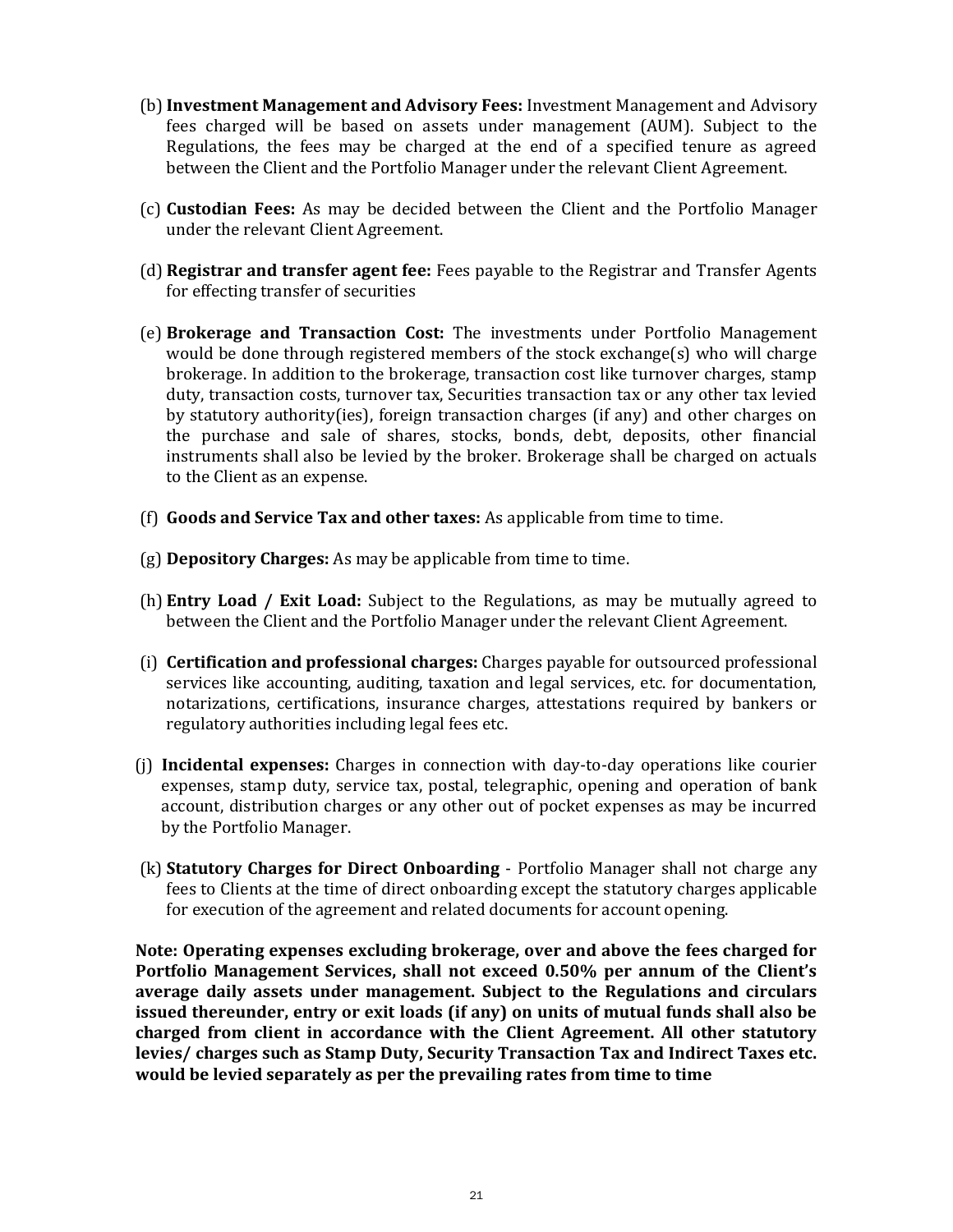Investors may note that, the fees / expenses that may be charged to Clients mentioned below are indicative only.

| I.   | <b>Investment Management and Advisory Fee*</b>    |                               |  |  |
|------|---------------------------------------------------|-------------------------------|--|--|
|      | 1. Performance Fee                                | Up to 30% of portfolio return |  |  |
|      |                                                   | delivered.                    |  |  |
|      | 2. Management Fees based on asset under           | Up to 3% on AUM               |  |  |
|      | management (AUM)                                  |                               |  |  |
|      | 3. Exit Loads (if redeemed in part or full)       |                               |  |  |
|      | (a) In the first year from the date of investment | -Up to 3% of the amount       |  |  |
|      | (b) In the second year from the date of           | redeemed                      |  |  |
|      | investment                                        | -Up to 2% of the amount       |  |  |
|      | (c) In the third year from the date of investment | redeemed                      |  |  |
|      | (d) After three years from the date of investment | -Up to 1% of the amount       |  |  |
|      |                                                   | redeemed                      |  |  |
|      |                                                   | -No exit load                 |  |  |
| II.  | Custodian Fee + Fund Accounting Charges +         | Based on actuals Up to 0.5%   |  |  |
|      | <b>Other Operating Expenses</b>                   | of AUM                        |  |  |
| III. | <b>Brokerage and Transaction Costs</b>            | Based on actuals              |  |  |
|      |                                                   |                               |  |  |

\*Note: i) The Portfolio Manager shall deduct directly from the Cash Account of the Client all the fees / cost i.e. transaction fee, brokerage charges, demat fees, and / or disbursement made in respect of the investments (and / or disbursements) and / or any incidentals in the form of stamp duties, registration charges, professional fees, legal fees, consultancy charges, service charges, etc. and such other expenses, duties, charges incurred on behalf of the Client on account of the services provided or require the Client to make the payments separately to the Portfolio Manager, at the option of the Portfolio Manager. Other expenses which could be attributable to the Portfolio Management Services would also be directly deducted and the client would be provided details of the same. The Portfolio Manager is also entitled to recover, from the Client, all the accrued fees / cost as mentioned above.

ii) The exact fees charged to the Client relating to each of the services will vary depending upon the exact nature of the services to be provided.

iii) All other statutory levies/ charges such as Stamp Duty, Security Transaction Tax and Indirect Taxes etc. would be levied separately as per the prevailing rates from time to time

iv) Portfolio management fees could include a fixed management fee and a variable performance fee. The amount of fixed and variable fees will be as agreed with the client and defined in the Agreement. Issues related to the frequency at which fees are charged and how they are calculated will also be as defined in the Agreement with each individual client. The performance fees as agreed with the client in the Agreement will be based on returns over a hurdle rate as agreed in the Agreement, with a high watermark. Performance fees will be charged on performance over the hurdle rate, management fee and any costs of trading. Any individual expenses in excess of 5% shall be indicated separately.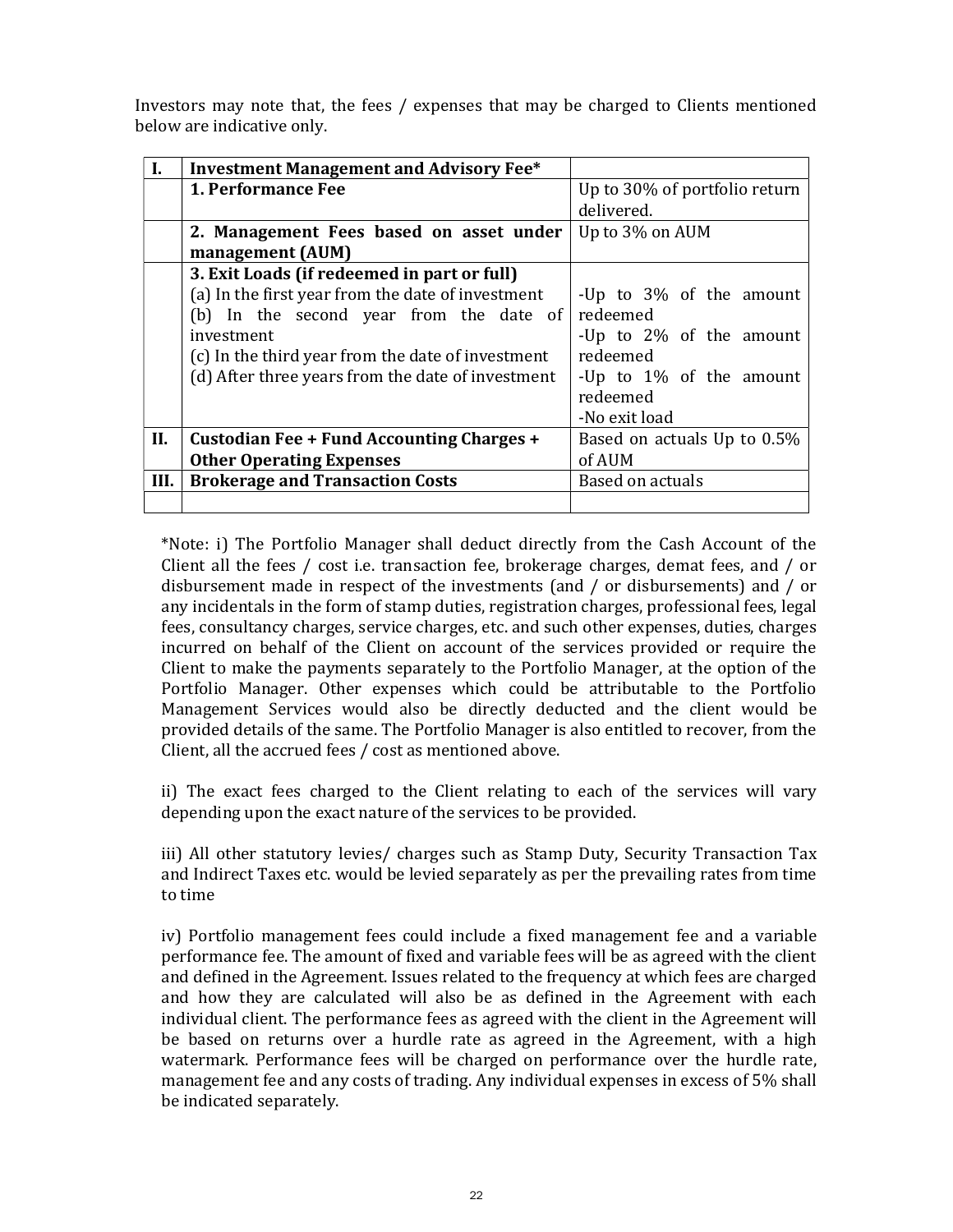v) Charges for all transactions in a financial year (Broking, Demat, custody etc.) through self or associates shall be capped at 20% by value per associate (including self) per service. Any charges to self/associate shall not be at rates more than that paid to the non-associates providing the same service.

## 13.DETAILS OF CONFLICTS OF INTEREST RELATED TO SERVICES OFFERED BY GROUP COMPANIES OR ASSOCIATES OF THE PORTFOLIO MANAGER

The Portfolio Manager does not have an associate company / group company, hence there is no conflict of interest.

## 14.TAXATION

Potential clients should consider the following summary of certain taxation aspects of the products offered under the Portfolio Manager Services. The clients are advised to appraise themselves as to any income or other tax consequences which are relevant to their particular circumstances in connection with the acquisition, holding or disposition of the products offered. In view of the particular nature of tax consequences, each client is advised to consult its own tax adviser with respect to the specific tax consequences.

The following summary is based on the law and practice of the Income-tax Act, 1961 (the "ITA"), Income-tax Rules, 1962 (the "Rules"), and various circulars and notifications issued thereunder from time to time. The ITA is amended every year by the Finance Act of the relevant year and this summary reflects changes made up to Finance Act of 2020. The rates specified below are applicable for the financial year 2021-22(assessment year 2022- 23). Further, the Taxation Laws (Amendment) Act, 2019 and the Finance Act, 2020 have introduced some new provisions and also amended certain existing provisions of the ITA, which have been considered in the summary below. The rates, unless otherwise specified, are exclusive of applicable surcharge and health and education cess.

As per the Finance Act, 2020, the surcharge applicable to income generated by resident companies for the Financial Year 2021-22 is 7% where the total income exceeds INR 1 crore but does not exceed INR 10 crore and 12% where the total income exceeds INR 10 crore. 10% of income tax where resident company opted for Section 115BAA and 115BAB.

Further, as per Finance Act, 2020, surcharge applicable to income generated by companies other than domestic companies, for the Financial Year 2021-22 is 2% where the income exceeds INR 1 crore but does not exceed INR 10 crore and 5% where the income exceeds INR 10 crore.

Also, as per the Finance Act, 2020 , the surcharge applicable to income generated by resident and non-resident individual assessee for the Financial Year 2021-22 is (a) 10% where the total income (including income by way of dividend, and capital gains chargeable under s.111A and s.112A of the ITA) exceeds INR 50 lakhs but does not exceed INR 1 crore, (b) 15% where the total income (including income by way of dividend, and capital gains chargeable under s.111A and s.112A of the ITA) exceeds INR 1 crore but does not exceed INR 2 crore, (c) 25% where the total income (not including income by way of dividend or income under s. 111A and s. 112A of the ITA) exceeds INR 2 crore but does not exceed INR 5 crore and (d) 37% where the total income (not including income by way of dividend or income under s. 111A and s. 112A of the ITA) exceeds INR 5 crore and (e) 15% where the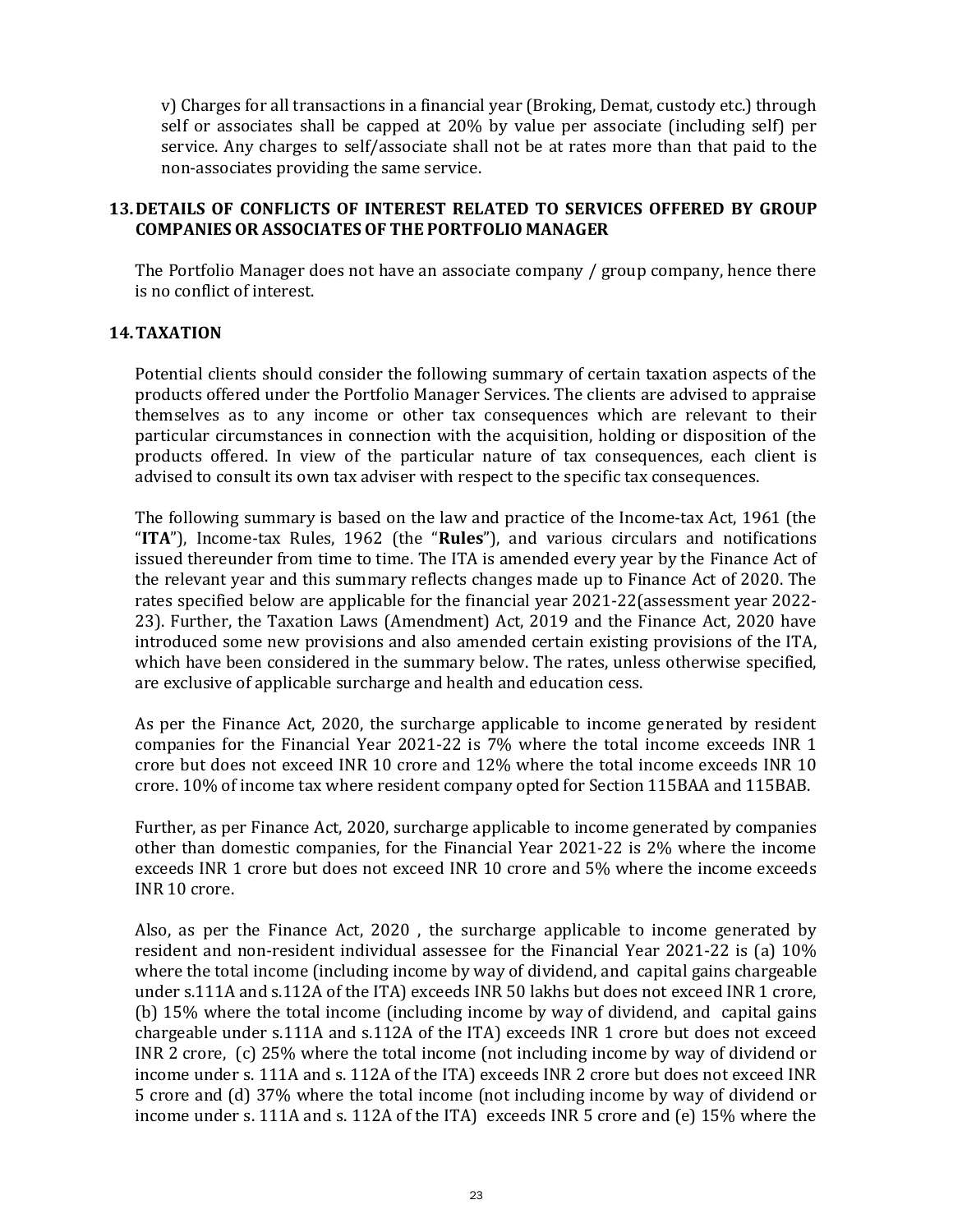total income (including income under s. 111A and s. 112A of the ITA) exceeds INR 2 crore but the resident or non-resident individual assessee does not fall within (c) or (d)' provided that in all of the aforementioned cases, where the total income of an individual includes any income by way of dividend or income chargeable under section 111A and section 112A of the ITA, the rate of surcharge on the amount of Income-tax computed in respect of that part of income shall not exceed 15%; and provided further that in the case of individuals mentioned having total income exceeding,— (a) INR 50 lakhs but not exceeding INR 1 crore, the total amount payable as income-tax and surcharge on such income shall not exceed the total amount payable as income-tax on a total income of INR 50 lakhs by more than the amount of income that exceeds INR 50 lakhs; (b) INR 1 crore but does not exceed INR 2 crores, the total amount payable as income-tax and surcharge on such income shall not exceed the total amount payable as income-tax and surcharge on a total income of INR 1 crore by more than the amount of income that exceeds INR 1 crore; (c) INR 2 crores but does not exceed INR 5 crores, the total amount payable as income-tax and surcharge on such income shall not exceed the total amount payable as income-tax and surcharge on a total income of INR 2 crores by more than the amount of income that exceeds INR 2 crores; (d) INR 5 crores, the total amount payable as income-tax and surcharge on such income shall not exceed the total amount payable as income-tax and surcharge on a total income of INR 5 crores by more than the amount of income that exceeds INR 5 crores.

This information does not purport to be a complete analysis of all relevant tax considerations; nor does it purport to be a complete description of all potential tax costs, incidence and risks inherent in purchasing or holding the products offered under the Portfolio Manager Services. The information contained herein is based on an interpretation of prevailing tax legislation and could therefore change or be adversely affected if alternative interpretations are adopted.

There can be no guarantee that the positions herein regarding taxation of the products offered under the Portfolio Manager Services would be necessarily accepted by the income tax authorities under the ITA. No representation is made by the Portfolio Manager or any employee, partner or agent of the Portfolio Manager in regard to the acceptability or otherwise of the positions herein regarding taxation of the products offered by the income tax authorities under the ITA. Prospective clients are urged to consult their own tax advisors in this regard.

#### Income Tax:

| nio mammam am'iatos applicable to americity categorics of assesses are as follows:<br>Particulars | Tax Rate(%) |
|---------------------------------------------------------------------------------------------------|-------------|
| Resident individual & HUF                                                                         | 30          |
| Partnership Firms & Indian Companies (Other than specified                                        | 30          |
| companies below)                                                                                  |             |
| Indian Companies having turnover less than                                                        | 25          |
| 400 crores during the financial year 2018-19                                                      |             |
| If Company opted Section 115BA                                                                    | 25          |
| If Company opted Section 115BAA                                                                   | 22          |
| If Company opted Section 115BAB                                                                   | 15          |
| <b>Foreign Companies</b>                                                                          | 40          |
| Non Resident Individuals                                                                          | 30          |

The maximum tax rates applicable to different categories of assesses are as follows: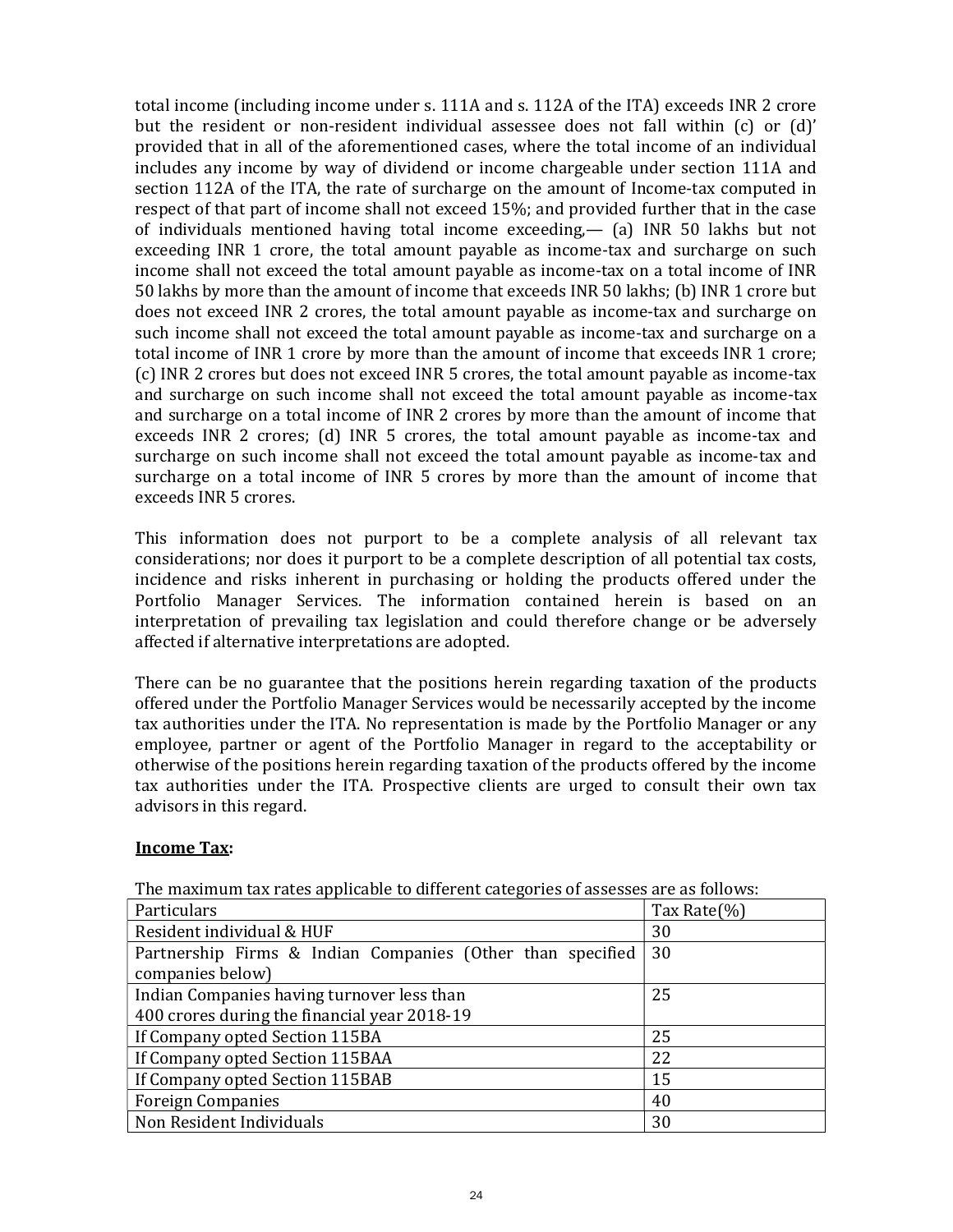# Taxes on Dividends

Until financial year 2019-20, dividends declared by Indian companies were exempt from tax in the hands of the investors (except in certain specified cases) provided the Portfolio Company distributing the dividends had paid the dividend distribution tax ("DDT").

However, the Finance Act, 2020 has abolished DDT and reverted to the classical system of taxation of dividends in the hands of the shareholders. Accordingly, with effect from April 1, 2020, dividends now form part of a person's total income and are taxable in the hands of the shareholders at the applicable marginal tax rates (with the exemption of non-resident shareholders, in whose hands dividends are taxable at the rate of 20%). Any reasonable sum paid by way of commission or remuneration to a banker or any other person for the purpose of realising the dividends may be claimed as a deduction, provided that no deduction shall be allowed from the dividend income other than deductions on account of interest expense, and in any previous year such deduction shall not exceed twenty per cent of the dividend income.

In the case of dividends paid to resident investors, the Indian company distributing the dividend is required to deduct tax at the rate of 10%.<sup>1</sup>

In case of dividends paid to non-resident investors, the Indian company distributing the dividend is required to deduct tax at the rates of 20%, subject to more beneficial tax rates that may be available under an applicable tax treaty. A foreign tax credit may be available against the tax paid on dividends in India in the country of the non-resident investor.

## Taxes on Capital Gains

# a) Long Term Capital Gains

## For Resident Persons

l

Long term capital gains arising on a transfer of capital assets being listed equity shares should be subject to capital gains tax at the rate of 10%, provided that securities transaction tax has been paid on the acquisition and transfer of the listed equity shares. Long term capital gains arising on a transfer of capital assets being units of an equity oriented mutual fund or units of a business trust should be subject to capital gains tax at the rate of 10%, provided that securities transaction tax has been paid on the transfer of the units.

Long term capital gains arising on a transfer of any other capital assets should be subject to tax at the rate of 20% (with indexation). However, in the case of long term capital gains arising on a transfer of listed securities should be subject to tax at the rate of 20% (with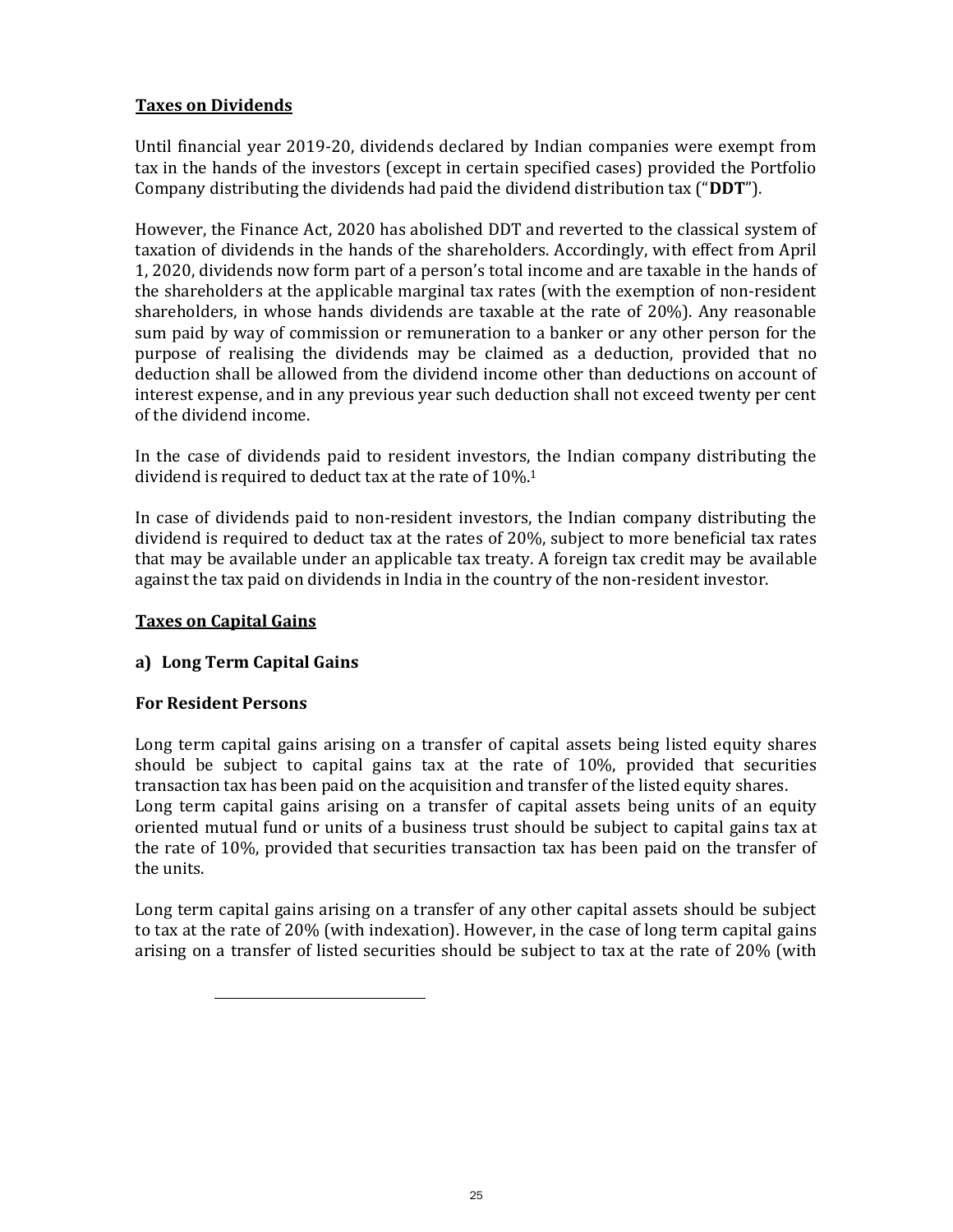indexation), or at the rate of 10% (without indexation), where the tax payable at the rate of 20% with indexation exceeds 10% of the amount of capital gains without indexation.

#### For Non-Resident Persons

Long term capital gains arising on a transfer of capital assets being listed equity shares or should be subject to capital gains tax at the rate of 10%, provided that securities transaction tax has been paid on the acquisition and transfer of the listed equity shares.

Long term capital gains arising on a transfer of any other capital assets should be subject to tax at the rate of 10%.

#### b) Short Term Capital Gains

#### For Resident Persons

Short term capital gains arising on a transfer of capital assets being listed equity shares, units of an equity oriented mutual fund or units of a business trust should be subject to capital gains tax at the rate of 15%, provided that securities transaction tax has been paid on the transfer of the shares or units.

Short term capital gains arising on a transfer of any other capital assets should be subject to tax at applicable marginal tax rate.

#### For Non-Resident Persons

Short term capital gains arising on a transfer of capital assets being listed equity shares should be subject to capital gains tax at the rate of 15%, provided that securities transaction tax has been paid on the transfer of the listed equity shares.

Short term capital gains arising on a transfer of any other capital assets should be subject to tax at the applicable marginal tax rate.

#### Treatment of Capital Losses

Short term capital losses may be set off against short term capital gains and long term capital gains. Long term capital losses may be set off against long term capital gains only. Both short term and long term capital losses may be carried forward for up-to eight financial years.

However, where an units / shares are purchased within 3 months prior to the record date (for entitlement of bonus units/shares), and are sold within 9 months after the record date, any loss arising on transfer of the original units/ shares shall be ignored for the purpose of computing his income chargeable to tax, and the loss amount shall be treated as the cost of acquisition of the bonus units/shares.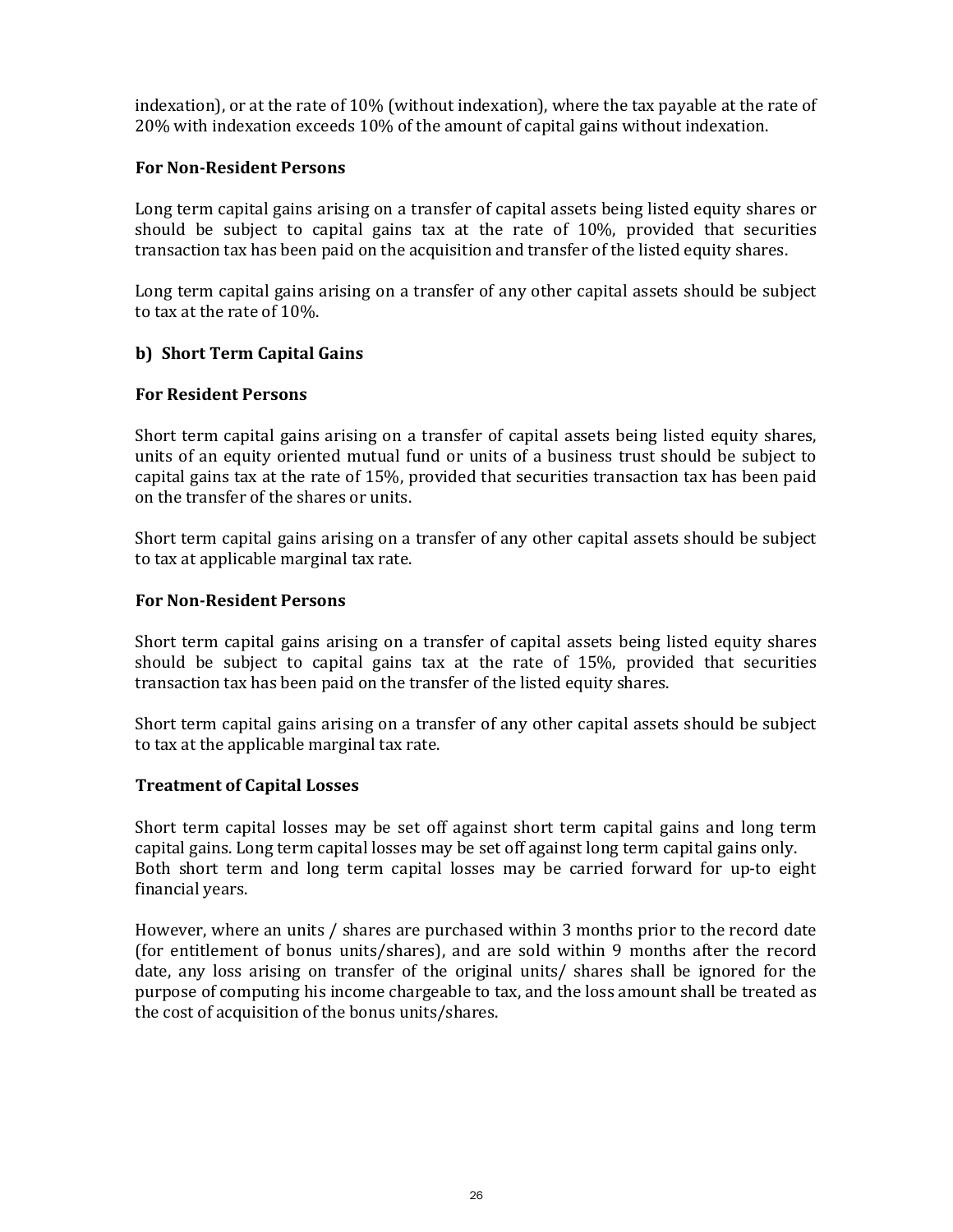## Withholding Taxes on Capital Gains:

#### Resident Investors

No tax should be required to be deducted at source on capital gains payable to a resident person.

#### Non-resident Investors

The capital gains tax payable by a non-resident person is required to be withheld by the person responsible for paying such sum to the non-resident person. The capital gains tax payable may be reduced if relief is available under an applicable tax treaty.

#### Please note:

The tax incidence to investors could vary materially based on residential status, characterization of income (i.e. capital gains versus business profits) accruing to them. The Information provided here is general in nature  $\&$  can be changed in future by Department or Govt. Please consult your financial planner before taking decision.

# 15.ACCOUNTING POLICIES FOLLOWED BY THE PORTFOLIO MANAGER WHILE ACCOUNTING FOR THE PORTFOLIO INVESTMENTSOF THE CLIENTS

Accounting under the respective Portfolios is being done in accordance with general accepted accounting principles. The following accounting policy will be applied for the portfolio investments of the clients:

- a. Trades will be accounted on trade date (T) accounting basis. Sale of security can be from only settled stock.
- b. The cost of acquisition in case of listed securities which are introduced as part of the corpus would be accounted at the previous day's closing price on NSE/BSE.
- c. Investments acquired or sold by the Portfolio Manager shall include brokerage, Stamp duty. Securities Transaction Tax ('STT') and any other charge customarily shall not be included in the cost of investments and shall be debited to the client's Income & Expenditure Account
- d. Bonus shares/units to which the Client becomes entitled shall be recognized only when the original shares/units on which the bonus entitlement accrues are traded on the stock exchange on an ex-bonus basis.
- e. Rights entitlement shall be recognized only when the original shares on which the rights entitlement accrues are traded on the stock exchange on an ex-rights basis.
- f. Other Corporate Action entitlement shall be calculated and accounted based on the end of the day ('EOD') position prevailing before the ex-date. For other investments, which are not quoted on NSE or BSE, dividend income shall be recognized on the date of receipt
- g. In respect of all interest-bearing investments, income shall be accrued on a day-to-day basis as it is earned. Therefore, when such investments are purchased, interest earned for the period from the last interest due date upto the date of purchase shall not be treated as a cost of purchase but shall be debited to Interest Recoverable Account. Similarly, interest received at the time of sale for the period from the last interest due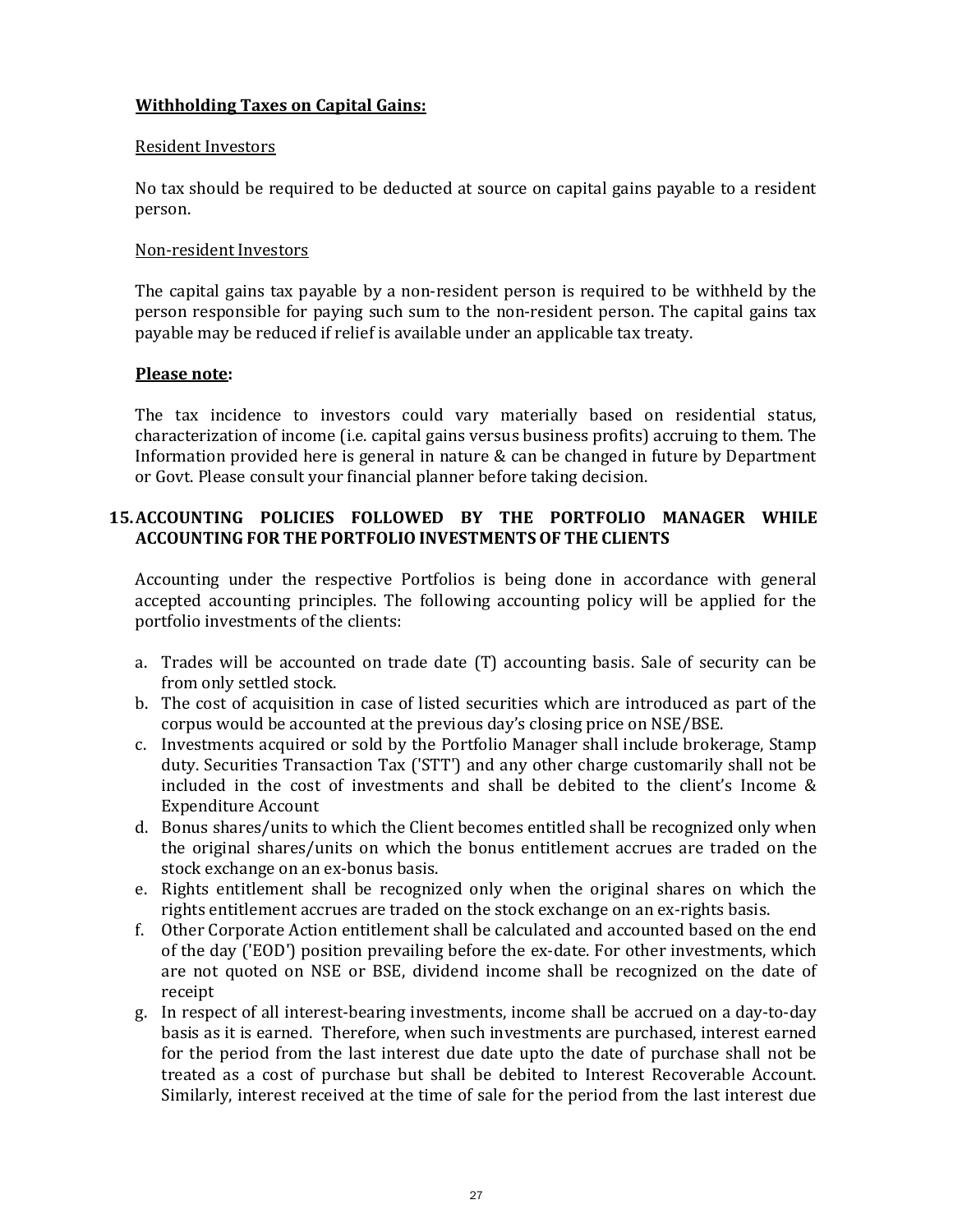date up to the date of sale shall not be treated as an addition to sale value but shall be credited to Interest Recoverable Account.

- h. In determining the holding cost of investments and the gains or loss on sale of investments, the First-in-First-out ('FIFO') method shall be followed.
- i. Whenever Client specific unit allocation will be provided by the fund Manager (PMS), same will be used on that day for deal allocation.
- j. Transactions for purchase or sale of investments shall be recognized as of the trade date and not as of the settlement date, so that the effect of all investments traded during a financial year is recorded and reflected in the financial statements for that year.
- k. Where investment transactions take place outside the stock market, for example, acquisitions through private placement or purchases or sales through private treaty, the transaction would be recorded, in the event of a purchase, as of the date on which the portfolio obtains its enforceable obligation to pay the price or, in the event of a sale, when the portfolio obtains an enforceable right to collect the proceeds of sale or an enforceable obligation to deliver the securities sold.
- l. Management fees if applicable would be booked as per the frequency and data provided by client/Investment manager.
- m. Performance fees if applicable would be booked as per the frequency and data provided by client/Investment manager.
- n. All other expenses payable by the client shall be accrued as per the frequency and data provided by client/Investment manager.
- o. Financial year end will be followed as 31st March.
- p. The Portfolio Manager can adopt any specific norms or methodology for valuation of investments or accounting the same on a case specific basis. Some of them are as follows:
	- Transactions for purchase or redemption of investments in case of units of mutual fund schemes, shall be recognized as of the trade date (applicable NAV based on applicable cut off time) and not as of the settlement date.
	- In respect of privately placed debt instruments any front-end discount offered may be reduced from the cost of the investment.
	- Underwriting commission, if any, shall be recognized as revenue only when there is no devolvement on the Portfolio. Where there is devolvement on the Portfolio, the full underwriting commission received and not merely the portion applicable to the devolvement shall be reduced from the cost of the investment.

The Accounting Policies and Standards as outlined above are subject to changes made from time to time by Portfolio Manager. However, such changes would be in conformity with the Regulations.

# 16.IMPORTANT NOTE ON PREVENTION OF MONEY LAUNDERING & KNOW YOUR CUSTOMER (KYC) REQUIREMENTS

The Government of India has put a policy framework to combat money laundering through the Prevention of Money Laundering Act, 2002 ("PMLA 2002"). PMLA 2002 and Prevention of Money-laundering (Maintenance of Records) Amendment Rules, 2015 notified thereunder ("PMLA Rules") came into effect from July 1, 2005. Director, FIU-IND and Director (Enforcement) have been conferred with exclusive and concurrent powers under relevant sections of the Act to implement the provisions of the Act. Consequently, SEBI has mandated that all registered intermediaries to formulate and implement a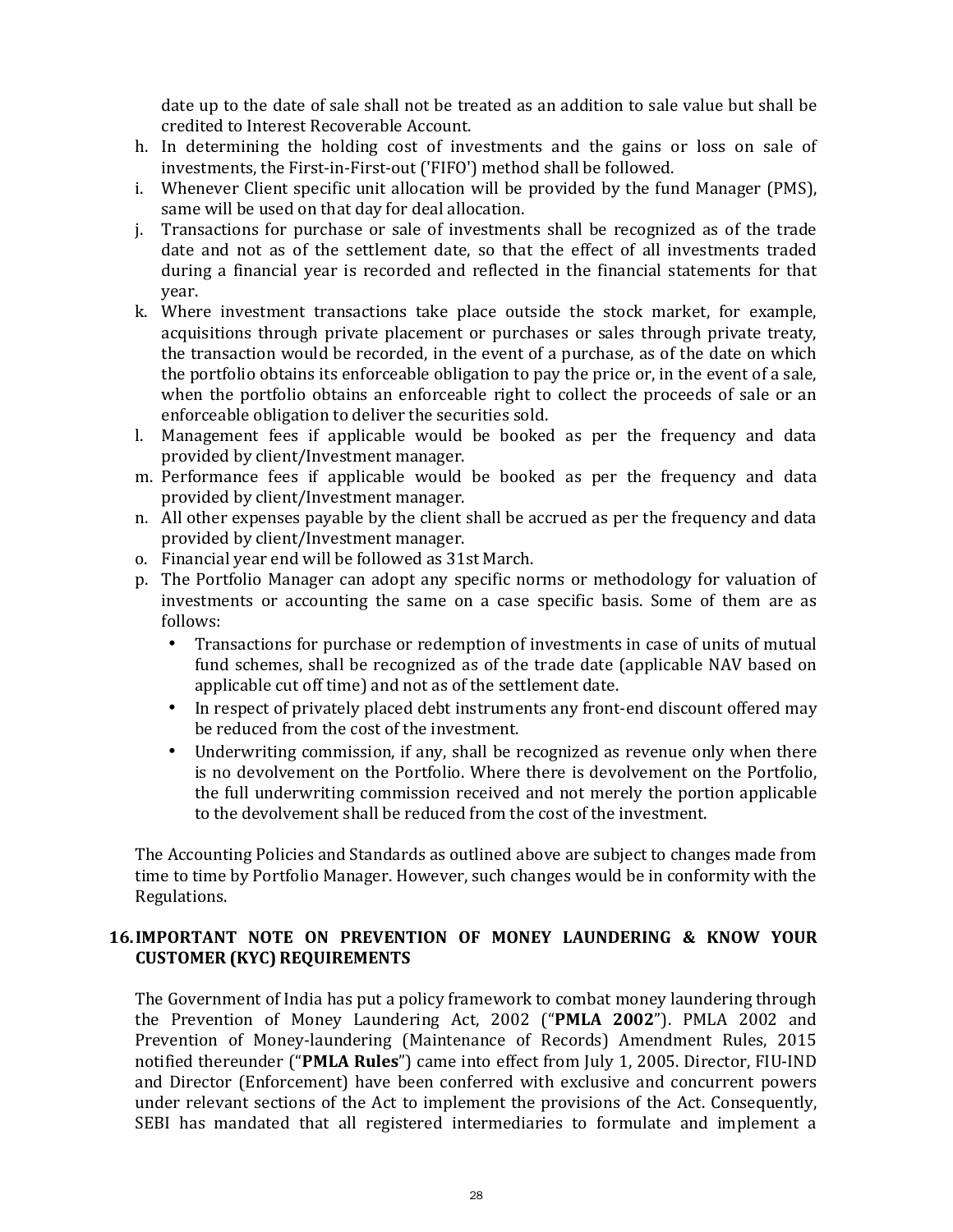comprehensive policy framework on anti-money laundering and adopt 'Know Your Customer' (KYC) norms. Further, SEBI vide Circular No. CIR/ISD/AML/3/2010 dated December 31, 2010 (which supersedes all the earlier circular) issued a 'Master Circular for Anti Money Laundering (AML) Standards/ Combating the Financing of Terrorism (CFT) /Obligations of Securities Market Intermediaries under the Prevention of Money Laundering Act, 2002' consolidating all the requirements/instructions/obligations of Securities Market Intermediaries.

Accordingly, the investors should ensure that the amount invested by them is through legitimate sources only and does not involve and are not designed for the purpose of any contravention or evasion of any act, rules, regulations, Notifications or directions of the provisions of Income-tax Act, 1961, PMLA 2002, the Prevention of Corruption Act, 1988 and or any other applicable laws enacted by the Government of India from time to time. The Portfolio Manager is committed to complying with all applicable anti-money laundering laws and regulations in all of its operations. The Portfolio Manager recognizes the value and importance of creating a business environment that strongly discourages money launderers from using the portfolio management route. To that end, the Portfolio Manager and its group companies, if any, are required to and may take any action to meet their obligations pertaining to (i) laws or international guidance and internal policies or procedures, (ii) any demand or request from authorities or reporting, disclosure or other obligations under laws, and (iii) laws requiring the verification of the identity of customers relating to or in connection with the detection, investigation and prevention of money laundering and other financial crimes in accordance with the laws, regulations and requests of public and regulatory authorities operating in various jurisdictions which relate to money laundering and other financial crimes. Accordingly, the Portfolio Manager may take, and may instruct (or be instructed by) any of its group companies to take, any action which it or such other member, in its sole and absolute discretion, considers appropriate to take in accordance with all such laws, regulations and requests. Such action may include but is not limited to (a) making further enquiries as to the status of a person or entity, whether they are subject to a sanctions regime, or confirming investor's identity and status (b) share information on a confidential basis with group offices, as applicable, in relation to prevention of money laundering and other financial crimes.

Further, the Portfolio Manager shall restrict investments from Clients, in case such Client and / or its / their related parties who are subject to sanctions or have any of their addresses or are citizens of or residing in major sanctioned countries and such other sensitive countries. The Portfolio Manager may also seek additional information / perform additional due diligence for such clients (and / or its / their related parties) having any of their addresses or are citizens of or residing in any of the sensitive countries.

Considering the above obligations, the Portfolio Manager reserves the right to reject or refund or freeze the account of the Client or terminate the Client Agreement if the Client doesn't comply with the internal policies of the Portfolio Manager or any of the applicable laws including the KYC requirements. Further, the Portfolio Manager has put in place client due diligence measures including screening procedures, which shall be conducted during on-boarding of Client and during periodic review of such Clients, whereby names of the Clients (including, but not limited to, related parties such as directors, trustees, partners, authorised signatories, power of attorney holders, beneficial owners etc.) will be screened against such database considered appropriate by the Portfolio Manager. Further, the Portfolio Manager shall take necessary action including rejection of Application / refund of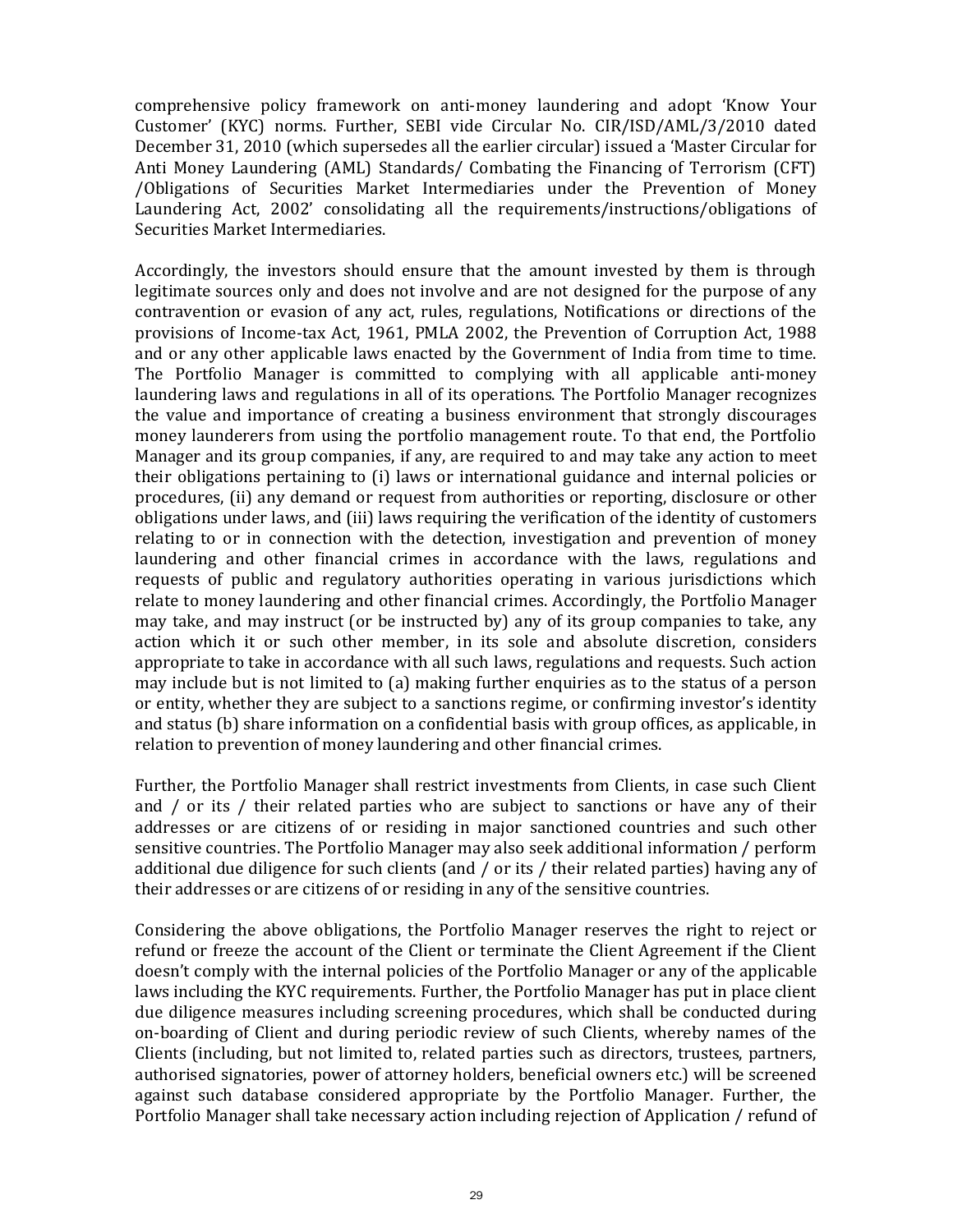Application money / freezing of client account for future transactions / termination of the Client Agreement / submitting suspicious transactions report (STR) to law enforcement authorities if the Portfolio Manager has reasonable grounds to believe / suspect that the transactions involve money laundering or terrorist financing or proceeds of crime.

The Portfolio Manager shall not be held liable in any manner for any claims arising whatsoever on account of freezing the account / rejection or refund of the Application / termination of the Client Agreement etc. due to non-compliance with the provisions of any of the aforesaid Regulations or applicable laws or the internal anti-money laundering policy followed by the Portfolio Manager.

To ensure appropriate identification of the Client during on-boarding or periodic review and with a view to monitor transactions for the prevention of money laundering, the Portfolio Manager reserves the right to: (a) scrutinize and verify the identity of the Client and the source of the Funds invested, to be invested by Client; (b) ask for the required additional information to substantiate the source of investments is genuine (c) reject any Application, prevent further transactions by the Client; (d) to mandatorily redeem the investments held by the Client either upon or prior to termination of the Client Agreement and (e) reject the transaction / redemption / freeze or seize Client's account if the Portfolio has a reasonable ground to do so; and (f) report the relevant details to the competent authority and take such other actions as may be required to comply with the applicable law as the Portfolio Manager may deem proper at their sole option.

The Portfolio Manager shall also identify and verify the identity of persons, during onboarding of Client and during periodic review of Client, who beneficially own or control (beneficial owner) the Client's account in lines with its internal policies and guidelines framed by competent authorities from time to time in this regard. The beneficial owner shall be the natural person or persons who ultimately own, control or influence a client and / or persons on whose behalf a transaction is being conducted, and includes a person who exercises ultimate effective control over a legal person or arrangement.

The Portfolio Manager may share clients' personal information with any organization compliance with any legal or regulatory requirements or to verify the identity of Clients for complying with anti-money laundering requirements.

Clients are requested to note that KYC is mandatory for all investors. SEBI vide circular no. MIRSD/SE/Cir-21/2011 dated October 5, 2011 and CIR/MIRSD/ 11 /2012 dated September 5, 2012 has mandated that the uniform KYC form and supporting documents shall be used by all SEBI registered intermediaries in respect of all new clients from January 1, 2012. Further, SEBI vide circular no. MIRSD/Cir-23/2011 dated December 2, 2011, has developed a mechanism for centralization of the KYC records in the securities market to bring about uniformity in securities markets. Accordingly, KYC registration is being centralised through KYC Registration Agencies (KRA) registered with SEBI. Thus, each Client has to undergo a uniform KYC process only once in the securities market and the details would be shared with other intermediaries by the KRA. Applications shall be liable to be rejected if the clients do not comply with the aforesaid KYC requirements.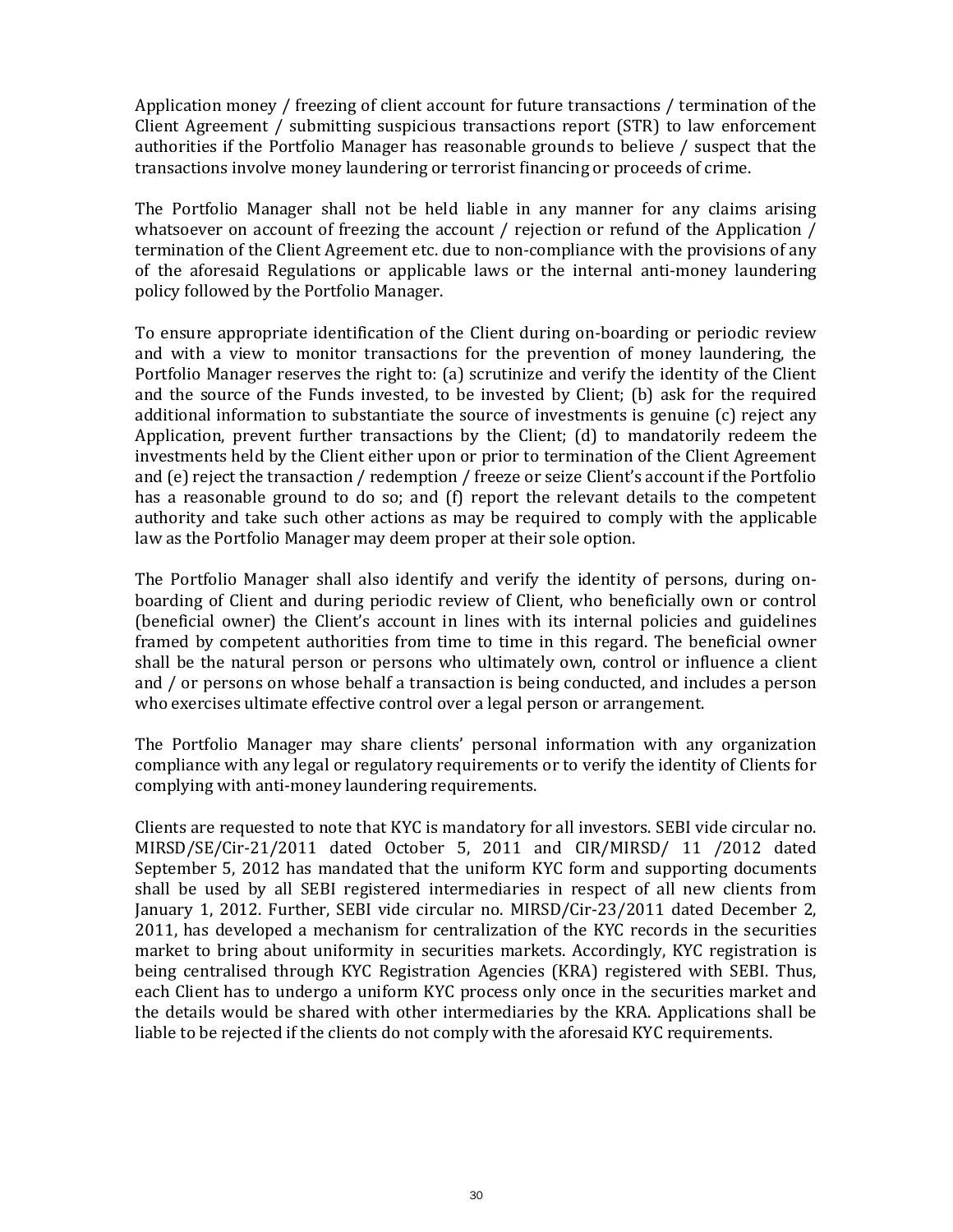#### 17.INVESTOR SERVICES

Name, address and telephone number of the Investor Relations Officer, who shall attend to the investor queries and complaints:

| Name    | : Mr. Vikshit Shah:                                                |  |
|---------|--------------------------------------------------------------------|--|
| Address | : 603 The Coworking Space, Matulya Centre, 2nd floor, Lower Parel, |  |
|         | Mumbai, Maharashtra 400013, India                                  |  |
| Tel     | : 08898448899                                                      |  |
| Email   | <u>: grievance.pms@magadhcapital.com</u>                           |  |

#### Grievance redressal and dispute settlement mechanism:

The investment relation officer(s) will be the interface between the Portfolio Manager and the Client. The investment relation officer(s) shall be responsible for redressing the grievances of the Clients. In case the client is not satisfied with the response or redressal of grievances by Portfolio Manager, the Client may approach SEBI for the same through SEBI Complaints Redress System ("SCORES"). SCORES is a centralized web-based complaints redress system which enables clients to lodge and follow up their complaints / grievances and track the status of redressal of such complaints / grievances online from anywhere. Clients can visit the website http://scores.gov.in for further details on SCORES or can also download mobile application as "SEBI SCORES".

All disputes, differences, claims and questions whatsoever arising from (i) the Client Agreement; and (ii) the services to be rendered by the Portfolio Manager and / or their respective representatives shall be attempted to be resolved by discussions between the Parties and amicable settlement. In case the disputes remain unsettled, the same shall be referred to a sole arbitrator to be appointed jointly by the Portfolio Manager and the Client and such arbitration shall be in accordance with and subject to the provisions of the Arbitration and Conciliation Act 1996, or any statutory modification or re-enactment thereof for the time being in force.

Such arbitration proceedings shall be held in Mumbai, India.

Name and Signature of any two Partners of the Portfolio Manager: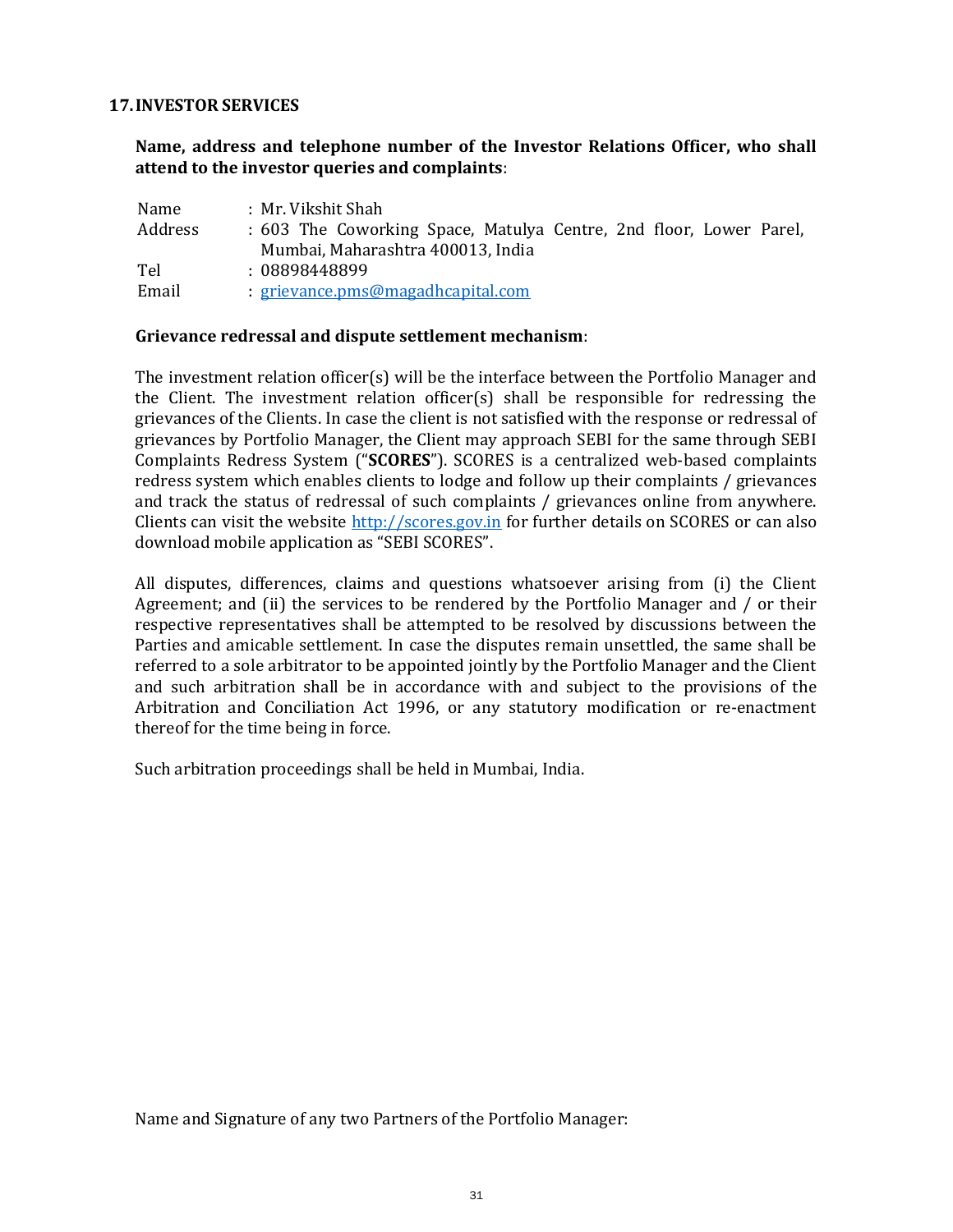|    | <b>SR. NO.   NAME OF PARTNERS</b> | <b>SIGNATURE</b> |
|----|-----------------------------------|------------------|
|    | Mr. Vipul Prasad                  | vipul            |
| 2. | Mr. Vivek Prasad                  | young graced     |

Date: December 07, 2021 Place: Mumbai